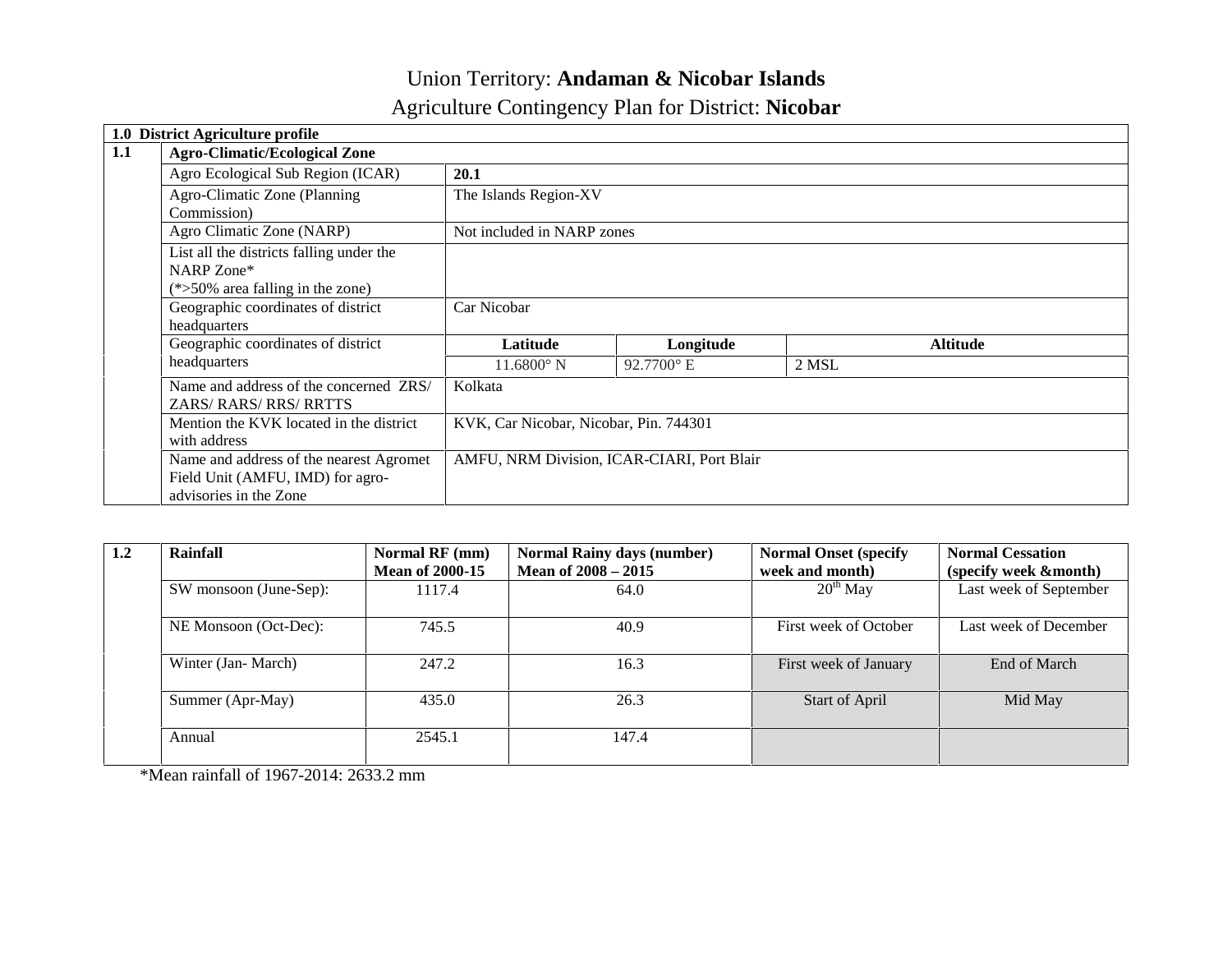| 1.3 | <b>Land use</b>                                   | Geographical | Cultivable | Forest | Land under                  | Permanent | Cultivable               | Land under                        | Barren and           | Current | Other   |
|-----|---------------------------------------------------|--------------|------------|--------|-----------------------------|-----------|--------------------------|-----------------------------------|----------------------|---------|---------|
|     | pattern of the<br>district (latest<br>statistics) | Area         | area       | area   | non-<br>agricultural<br>use | pastures  | wasteland                | Misc. tree<br>crops and<br>groves | uncultivable<br>land | fallows | fallows |
|     | <b>Area</b> (000<br>Ha)                           | 1841         | 0.27       | 154.2  | 0.44                        |           | $\overline{\phantom{0}}$ |                                   | 0.44                 | 0.47    | 0.73    |

| Major Soils (common names like red | <b>Area</b> (000 ha)   | Percent $(\% )$ of total |
|------------------------------------|------------------------|--------------------------|
| sandy loam deep soils (etc.,) $*$  | including forest soils |                          |
| Inceptisol (Orthrents)             | 1.19                   | 26.40                    |
| Entisols (Fluvents)                | 2.48                   | 54.68                    |
| Entisols (Psamments)               | 0.86                   | 18.92                    |
| Others (specify):                  |                        |                          |

\* mention colour, depth and texture (heavy, light, sandy, loamy, clayey etc) and give vernacular name, if any, in brackets (data source: Soil Resource Maps of NBSS & LUP)

| 1.5 | <b>Agricultural land use</b> | Area $(000 \text{ ha})$ | Cropping intensity $\%$ |
|-----|------------------------------|-------------------------|-------------------------|
|     | Net sown area                | 0.27                    | 140.74                  |
|     | Area sown more than once     | 0.11                    |                         |
|     | Gross cropped area           | 0.38                    |                         |

| 1.6 | <b>Irrigation</b>            | Area (ha)                |                                   |                                    |  |  |  |  |  |
|-----|------------------------------|--------------------------|-----------------------------------|------------------------------------|--|--|--|--|--|
|     | Net irrigated area           |                          | 110 ha (area sown more than once) |                                    |  |  |  |  |  |
|     | Gross irrigated area         |                          |                                   |                                    |  |  |  |  |  |
|     | Rainfed area                 |                          |                                   |                                    |  |  |  |  |  |
|     | <b>Sources of Irrigation</b> | <b>Number</b>            | Area (ha)                         | Percentage of total irrigated area |  |  |  |  |  |
|     | Canals                       |                          |                                   |                                    |  |  |  |  |  |
|     | Tanks                        |                          |                                   |                                    |  |  |  |  |  |
|     | Open wells                   | 170                      |                                   |                                    |  |  |  |  |  |
|     | Bore wells                   |                          |                                   |                                    |  |  |  |  |  |
|     | Lift irrigation schemes      | $\overline{\phantom{a}}$ |                                   |                                    |  |  |  |  |  |
|     | Micro-irrigation             |                          |                                   |                                    |  |  |  |  |  |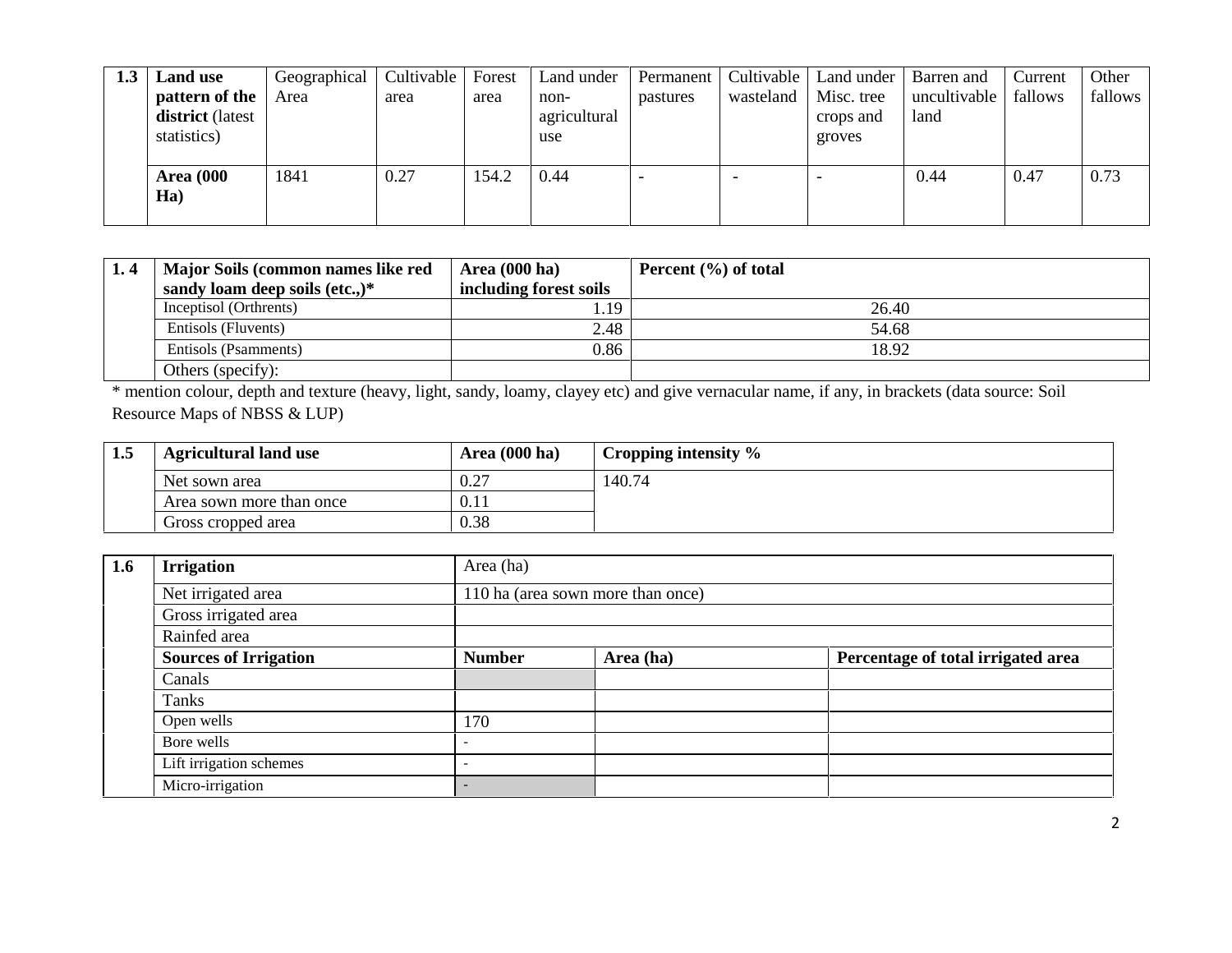| Other sources (please specify) Ponds                                                                                                | 45                          |                                                                   |                                                                                                   |
|-------------------------------------------------------------------------------------------------------------------------------------|-----------------------------|-------------------------------------------------------------------|---------------------------------------------------------------------------------------------------|
| Total Irrigated Area                                                                                                                |                             |                                                                   |                                                                                                   |
| Pump sets                                                                                                                           | 405                         |                                                                   |                                                                                                   |
| No. of Tractors                                                                                                                     |                             |                                                                   |                                                                                                   |
| Groundwater availability and use* (Data<br>source: State/Central Ground water<br><b>Department</b> /Board)                          | No. of blocks/<br>Tehsils   | $(\%)$ area                                                       | Quality of water (specify the problem such<br>as high levels of arsenic, fluoride, saline<br>etc) |
| Over exploited                                                                                                                      |                             |                                                                   |                                                                                                   |
| Critical                                                                                                                            |                             |                                                                   |                                                                                                   |
| Semi-critical                                                                                                                       |                             |                                                                   |                                                                                                   |
| Safe                                                                                                                                | Safe                        |                                                                   | Saline, fluorine                                                                                  |
| Wastewater availability and use                                                                                                     | Negligible, not<br>explored |                                                                   |                                                                                                   |
| Ground water quality                                                                                                                |                             | of two types: Ca-Mg-HCO <sub>2</sub> and Na-HCO <sub>2</sub> type | Iron in few tube wells, and Salinity in few dug wells near coastal tracts (post-tsunami) and is   |
| *over-exploited: groundwater utilization > $100\%$ ; critical: $90-100\%$ ; semi-critical: $70-90\%$ ; safe: $\langle 70\% \rangle$ |                             |                                                                   |                                                                                                   |

**1.7 Area under major field crops & horticulture (as per latest figures) (Specify year -2013-14) Nicobar**

| 1.7 | S. No.              | <b>Major field</b> | Area (ha)        |                |              |                  |                |              |               |                    |
|-----|---------------------|--------------------|------------------|----------------|--------------|------------------|----------------|--------------|---------------|--------------------|
|     |                     | crops cultivated   | <b>Kharif</b>    |                | Rabi         |                  |                |              |               |                    |
|     |                     |                    | <b>Irrigated</b> | <b>Rainfed</b> | <b>Total</b> | <b>Irrigated</b> | <b>Rainfed</b> | <b>Total</b> | <b>Summer</b> | <b>Grand total</b> |
|     |                     | Paddy              |                  | 2.65           | 2.65         |                  |                |              |               | 2.65               |
|     | $\overline{2}$      | Maize              |                  |                |              |                  | 9.66           | 9.66         |               | 9.66               |
|     | 3                   | Black gram         |                  |                |              |                  | 6.32           | 6.32         |               | 6.32               |
|     | 4                   | Sugarcane          | 11.00            |                | 11.00        |                  |                |              |               | 11.00              |
|     | 5                   |                    |                  |                |              |                  |                |              |               |                    |
|     | Others<br>(specify) | Root crops         |                  | 241.03         | 241.03       |                  |                |              |               | 241.03             |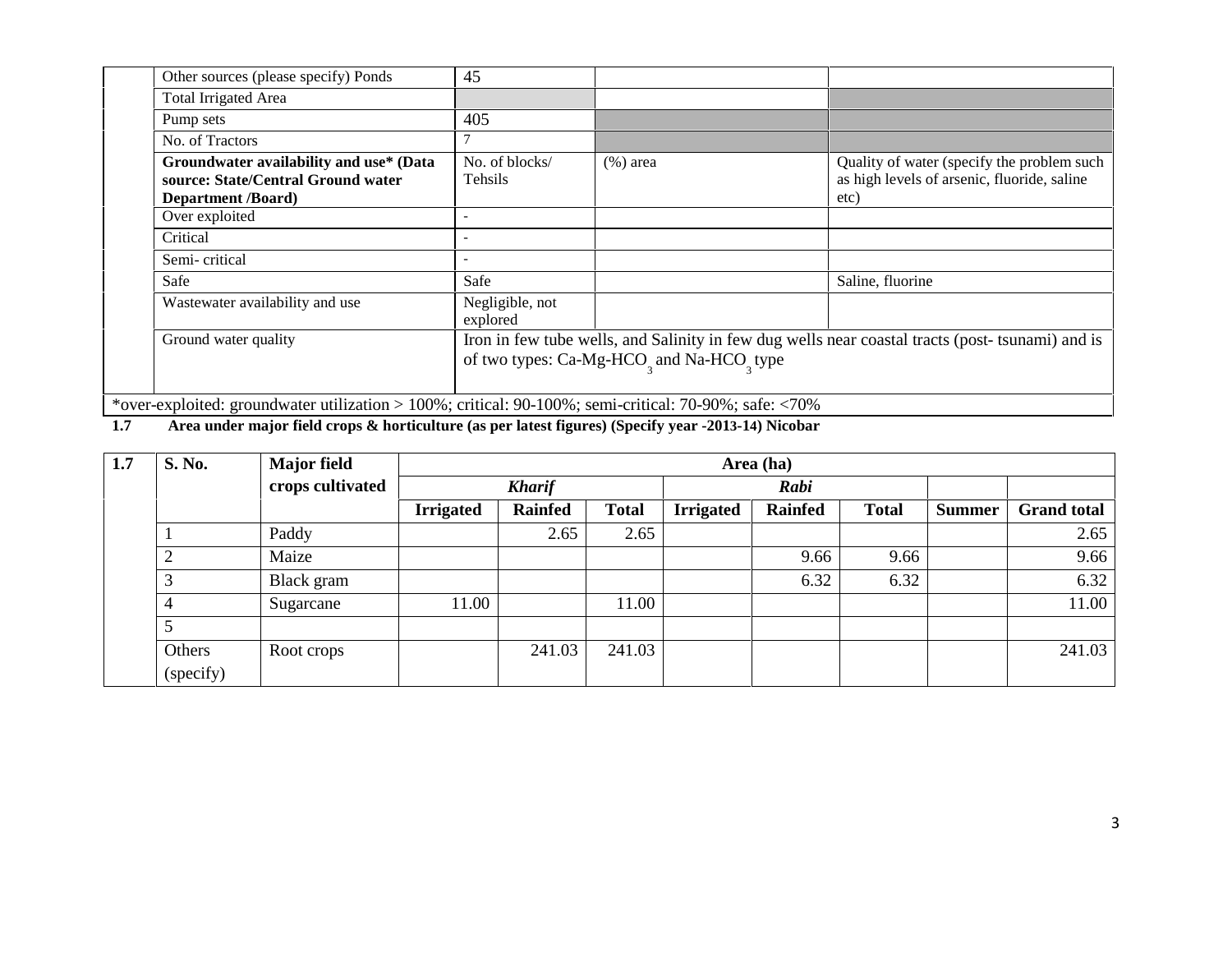| S. No.              | <b>Horticulture crops</b> | Area (ha)                |                          |                |  |  |  |  |  |
|---------------------|---------------------------|--------------------------|--------------------------|----------------|--|--|--|--|--|
|                     | - Fruits                  | <b>Total</b>             | <b>Irrigated</b>         | <b>Rainfed</b> |  |  |  |  |  |
| 1                   | Banana                    | 170.0                    | 170.0                    | $\blacksquare$ |  |  |  |  |  |
| $\sqrt{2}$          | Papaya                    | 149.9                    | 149.9                    | $\blacksquare$ |  |  |  |  |  |
| 3                   | Pineapple                 | 51.5                     | ÷.                       | 51.5           |  |  |  |  |  |
| $\overline{4}$      | Citrus fruits             | 32.3                     | ۰                        | 32.3           |  |  |  |  |  |
| 5                   | Mango                     | 26.0                     | ٠                        | 26.0           |  |  |  |  |  |
| Others<br>(specify) | Other minor fruits        | 101.3                    |                          | 101.3          |  |  |  |  |  |
|                     | Horticulture crops        | <b>Total</b>             | <b>Irrigated</b>         | <b>Rainfed</b> |  |  |  |  |  |
|                     | - Vegetables              |                          |                          |                |  |  |  |  |  |
| 1                   | Chillies                  | $\overline{5.70}$        | $\overline{5.70}$        |                |  |  |  |  |  |
| $\overline{2}$      | <b>Sweet Potato</b>       | 8.51                     | $\overline{\phantom{a}}$ | 8.51           |  |  |  |  |  |
| 3                   | Tapioca                   | 21.99                    | $\overline{\phantom{a}}$ | 21.99          |  |  |  |  |  |
| $\overline{4}$      |                           | $\overline{\phantom{a}}$ | $\overline{\phantom{a}}$ | $\blacksquare$ |  |  |  |  |  |
| 5                   |                           | $\overline{a}$           | $\overline{\phantom{a}}$ | $\blacksquare$ |  |  |  |  |  |
| Others<br>(specify) | Root crops                | 210.53                   |                          | 210.53         |  |  |  |  |  |
|                     | <b>Medicinal and</b>      | <b>Total</b>             | <b>Irrigated</b>         | <b>Rainfed</b> |  |  |  |  |  |
|                     | <b>Aromatic crops</b>     |                          |                          |                |  |  |  |  |  |
| $\mathbf{1}$        | $\blacksquare$            | $\blacksquare$           | ٠                        | $\blacksquare$ |  |  |  |  |  |
| $\overline{2}$      | $\blacksquare$            | $\blacksquare$           | ۰.                       | $\blacksquare$ |  |  |  |  |  |
| Others              |                           |                          |                          |                |  |  |  |  |  |
| (specify)           |                           |                          |                          |                |  |  |  |  |  |
|                     | <b>Plantation crops</b>   | <b>Total</b>             | <b>Irrigated</b>         | <b>Rainfed</b> |  |  |  |  |  |
| 1                   | Coconut                   | 14655                    | ÷                        | 14655          |  |  |  |  |  |
| $\overline{2}$      | Areca nut                 | 890.5                    | ٠                        | 890.5          |  |  |  |  |  |
| 3                   | Cashew nut                | 1036.9                   | ٠                        | 1036.9         |  |  |  |  |  |
| $\overline{4}$      | Rubber                    | 645.03                   | ۰.                       | 645.03         |  |  |  |  |  |
| Others              | Eg., Industrial           |                          |                          |                |  |  |  |  |  |
| (Specify)           | pulpwood crops etc.       |                          |                          |                |  |  |  |  |  |
|                     | <b>Fodder crops</b>       | <b>Total</b>             | <b>Irrigated</b>         | <b>Rainfed</b> |  |  |  |  |  |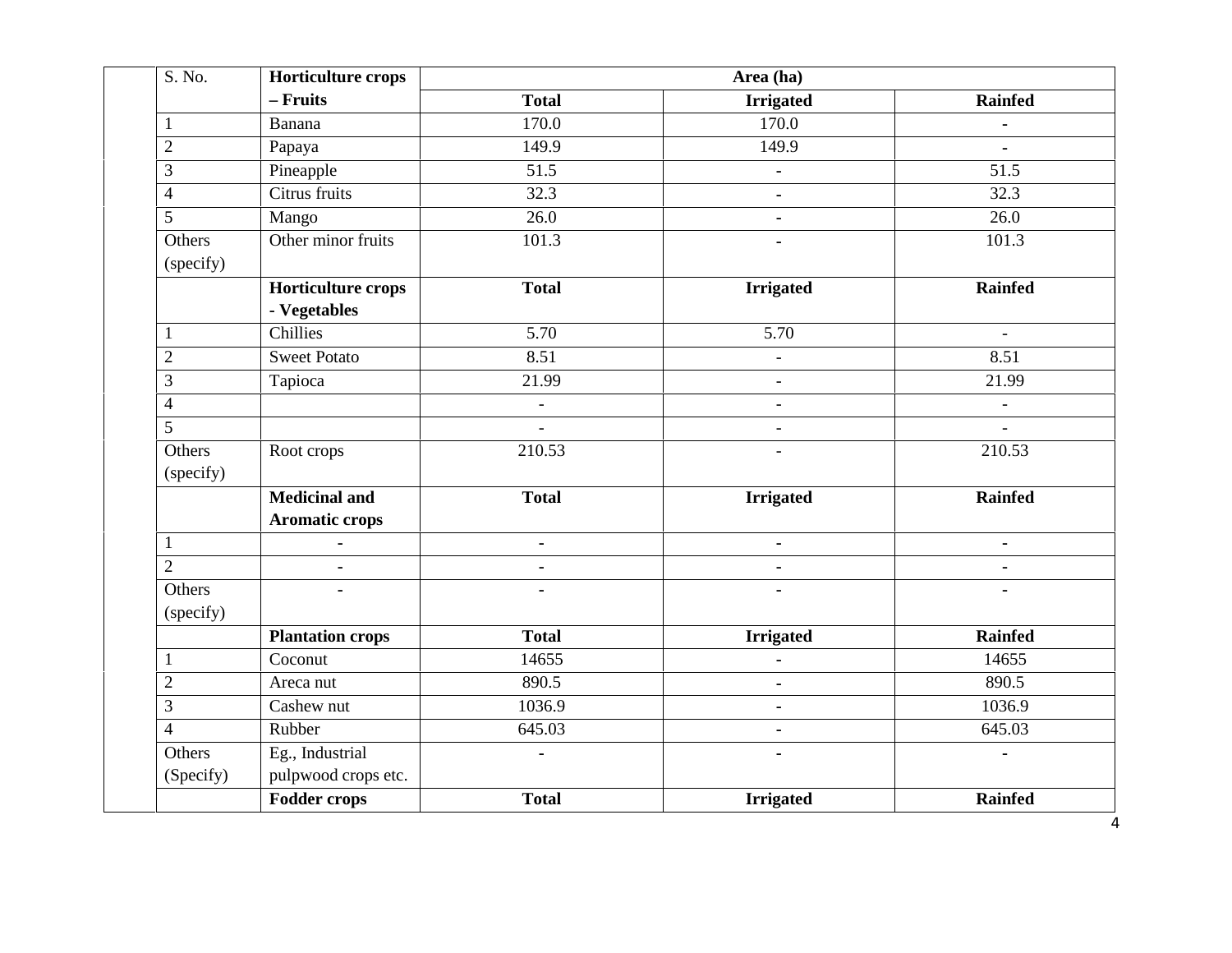| Others    |                          |                    |  |
|-----------|--------------------------|--------------------|--|
| (Specify) |                          |                    |  |
|           | <b>Total fodder crop</b> | Not available (NA) |  |
|           | area                     |                    |  |
|           | <b>Grazing land</b>      | NA                 |  |
|           | Sericulture etc          | NA                 |  |
|           | Others (specify)         | NA                 |  |

| 1.8  | <b>Livestock</b>                                  |                        | Male (No.)     |                    | Female (No.)                             | Total (No.)                                              |                                       |
|------|---------------------------------------------------|------------------------|----------------|--------------------|------------------------------------------|----------------------------------------------------------|---------------------------------------|
|      | Non descriptive Cattle (local low yielding)       |                        |                |                    |                                          |                                                          |                                       |
|      | Improved cattle                                   |                        | 791            |                    | 1,858                                    | 2,649                                                    |                                       |
|      | Crossbred cattle                                  |                        | 471            |                    | 849                                      | 1,320                                                    |                                       |
|      | Non descriptive Buffaloes (local low yielding)    |                        | $\blacksquare$ |                    | $\overline{a}$                           |                                                          |                                       |
|      | <b>Descript Buffaloes</b>                         | Total                  | 6              |                    | 23                                       | 29                                                       |                                       |
|      | Goat                                              |                        | 3,595          |                    | 4126                                     | 7,721                                                    |                                       |
|      | Sheep                                             |                        |                |                    |                                          |                                                          |                                       |
|      | Others (Pig.)                                     |                        | 11,678         |                    | 11,103                                   | 22,781                                                   |                                       |
|      | Commercial dairy farms (Number)                   |                        |                |                    |                                          |                                                          |                                       |
| 1.9  | <b>Poultry</b>                                    |                        | No. of farms   |                    | Total No. of birds (No.)                 |                                                          |                                       |
|      | Commercial                                        |                        | 38             |                    | 91,596                                   |                                                          |                                       |
|      | Backyard                                          |                        | $\overline{0}$ |                    | $\blacksquare$                           |                                                          |                                       |
| 1.10 | Fisheries (Data source: Chief Planning Officer)   |                        |                |                    |                                          |                                                          |                                       |
|      | A. Capture                                        |                        |                |                    |                                          |                                                          |                                       |
|      | i) Marine (Data Source:                           | No. of fishermen       |                | <b>Boats</b>       |                                          | <b>Nets</b>                                              | <b>Storage</b>                        |
|      | <b>Fisheries Department)</b>                      |                        | Mechanized     | Non-<br>mechanized | Mechanized<br>(Trawl nets,<br>Gill nets) | Non-mechanized<br>(Shore Seines, Stake<br>$&$ trap nets) | facilities<br>(Ice<br>plants<br>etc.) |
|      |                                                   |                        |                | 255                | 164                                      | 541                                                      | $-0-$                                 |
|      | ii) Inland (Data Source: Fisheries<br>Department) | No. Farmer owned ponds |                |                    | <b>No. of Reservoirs</b>                 | No. of village tanks                                     |                                       |
|      |                                                   | 47                     |                | $\boldsymbol{0}$   |                                          |                                                          |                                       |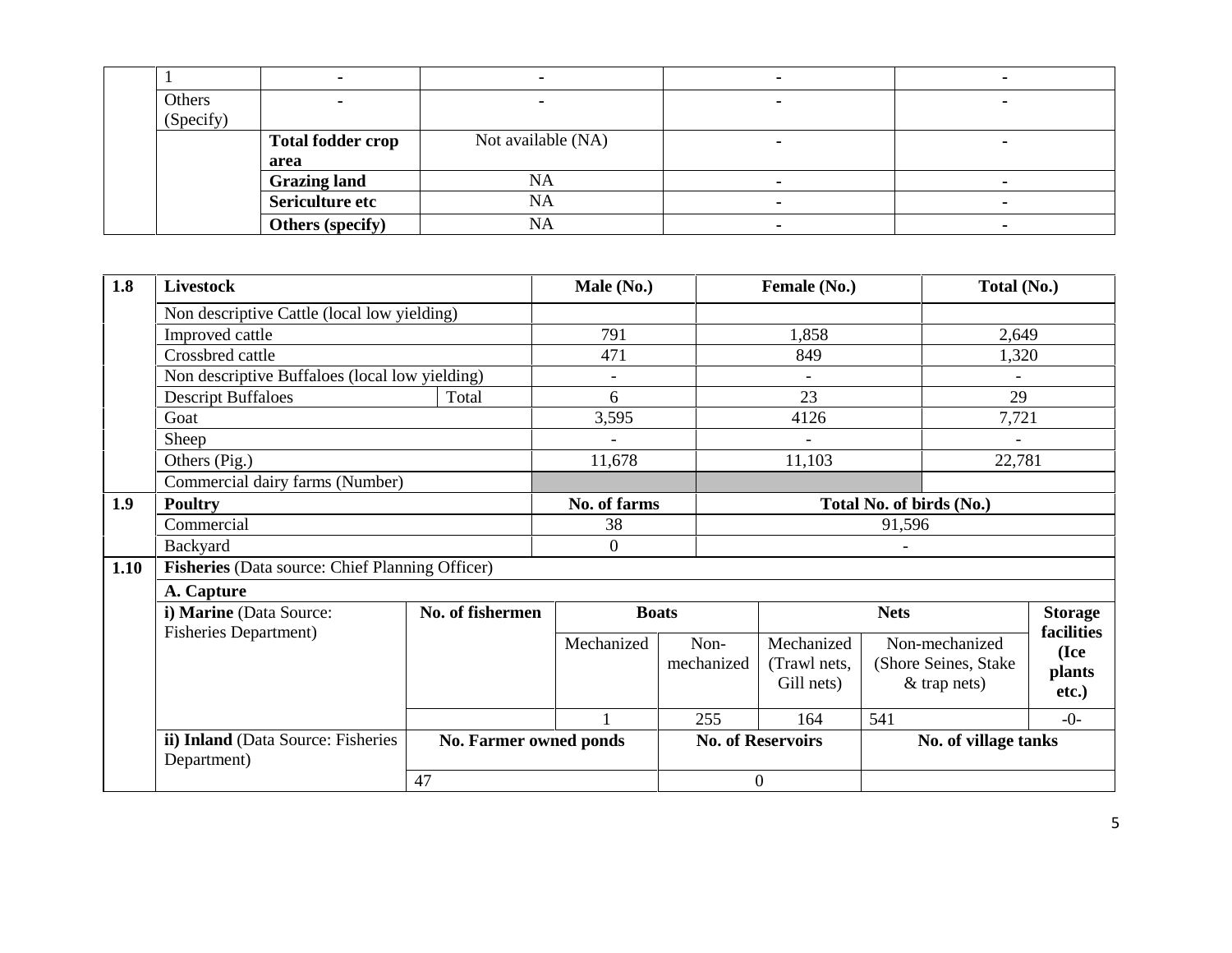| <b>B.</b> Culture                                           |                               |                 |                                   |
|-------------------------------------------------------------|-------------------------------|-----------------|-----------------------------------|
|                                                             | <b>Water Spread Area (ha)</b> | Yield<br>(t/ha) | <b>Production ('000)</b><br>tons) |
| i) Brackish water (Data Source: MPEDA/Fisheries Department) |                               |                 |                                   |
| ii) Fresh water (Data Source: Fisheries Department)         | 3.66                          |                 |                                   |
| Others                                                      |                               |                 |                                   |

## **1.11 Production and Productivity of major crops** (Average of last 5 years: 2013-14 specify years): 2013-14

| 1.11   | Name of    |                   | <b>Kharif</b>                                                             |                          | Rabi                         | <b>Summer</b>            |                          |                   | <b>Total</b>            | Crop                                     |
|--------|------------|-------------------|---------------------------------------------------------------------------|--------------------------|------------------------------|--------------------------|--------------------------|-------------------|-------------------------|------------------------------------------|
|        | crop       | Production<br>(t) | Productivity<br>(kg/ha)                                                   | Production<br>(t)        | Productivity<br>(kg/ha)      | Production<br>(000 t)    | Productivity<br>(kg/ha)  | Production<br>(t) | Productivity<br>(kg/ha) | residue<br><b>as</b><br>fodder<br>(tons) |
|        |            |                   | Major Field crops (Crops to be identified based on total acreage)         |                          |                              |                          |                          |                   |                         |                                          |
| Crop 1 | Paddy      | 9.51              | 3589                                                                      |                          | $\overline{\phantom{0}}$     |                          |                          | 9.51              | 3589                    | 14                                       |
| Crop 2 | Maize      | 5.06              | 523                                                                       | $\overline{\phantom{a}}$ | $\qquad \qquad \blacksquare$ | $\overline{\phantom{a}}$ | $\overline{\phantom{a}}$ | 5.06              | 523                     |                                          |
| Crop 3 | Black gram | 2.50              | 396                                                                       |                          | $\overline{\phantom{0}}$     |                          |                          | 2.50              | 396                     | 12                                       |
| Crop 4 | Sugarcane  | 373.4             | 33945                                                                     |                          | $\qquad \qquad \blacksquare$ |                          | $\overline{\phantom{a}}$ | 373.4             | 33945                   | 112                                      |
|        |            |                   | Major Horticultural crops (Crops to be identified based on total acreage) |                          |                              |                          |                          |                   |                         |                                          |
| Crop 1 | Coconut    | 96.15 m           | 6560 nut                                                                  |                          |                              |                          |                          | 96.15 m           | 6560 nut                |                                          |
|        |            | nut               |                                                                           |                          |                              |                          |                          | nut               |                         |                                          |
| Crop 2 | Areca nut  | 846               | 9500                                                                      |                          | $\overline{\phantom{0}}$     | $\overline{\phantom{0}}$ |                          | 846               | 9500                    |                                          |
| Crop 3 | Banana     | 1300.5            | 7650                                                                      | $\qquad \qquad -$        | $\qquad \qquad \blacksquare$ | $\overline{\phantom{0}}$ |                          | 1300.5            | 7650                    |                                          |
| Crop 4 | Papaya     | 786               | 5244                                                                      | $\qquad \qquad -$        | $\overline{\phantom{0}}$     | $\overline{\phantom{0}}$ |                          | 786               | 5244                    |                                          |
| Crop 5 | Citrus     | 2186              | 6796                                                                      | -                        | -                            | $\overline{\phantom{a}}$ |                          | 2186              | 6796                    |                                          |
| Others | Pineapple  | 145.5             | 2825                                                                      |                          | $\overline{\phantom{0}}$     |                          |                          | 145.5             | 2825                    |                                          |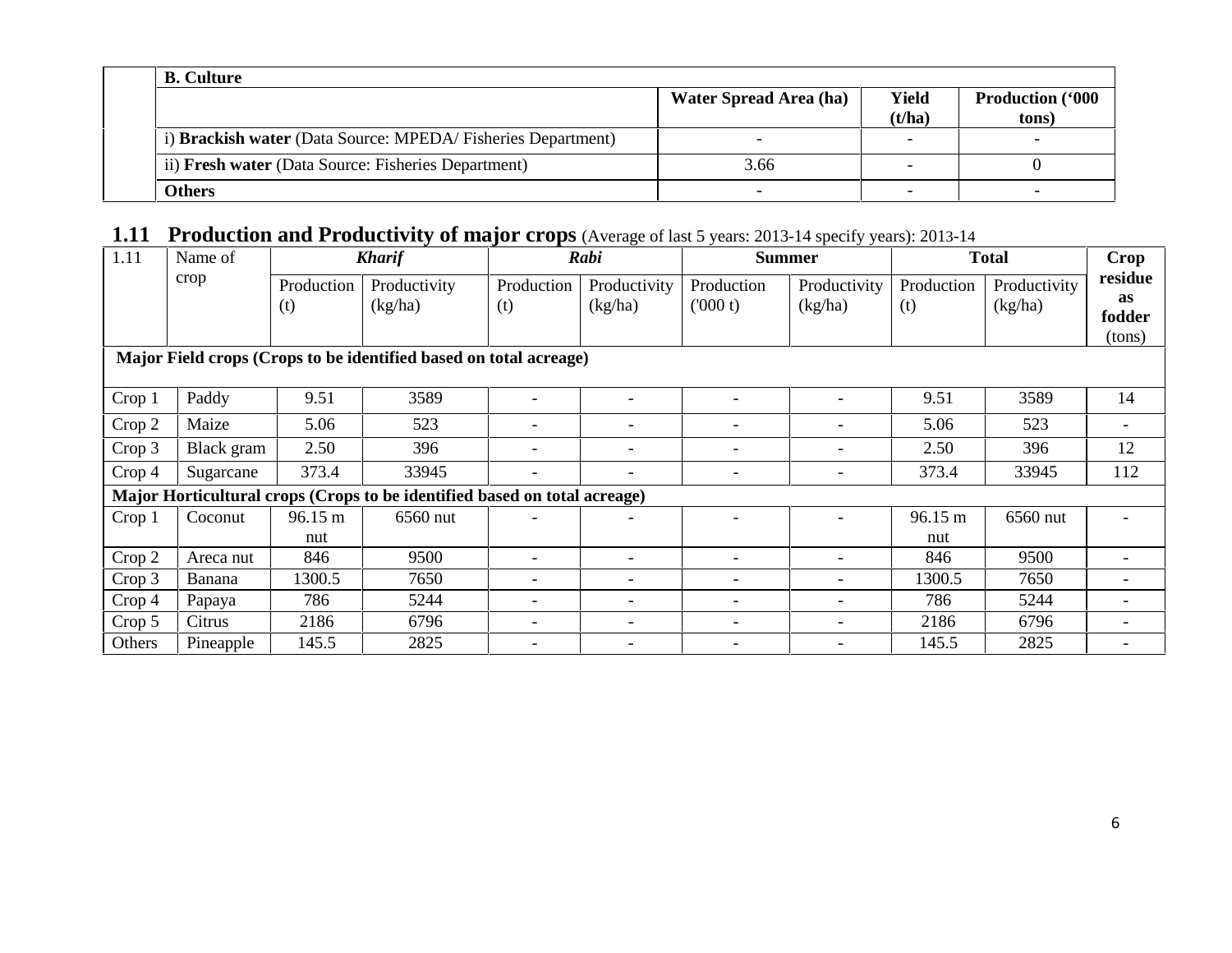| 1.13 | What is the major contingency the district is prone to? (Tick mark)  | Regular | <b>Occasional</b> | <b>None</b> |
|------|----------------------------------------------------------------------|---------|-------------------|-------------|
|      | Drought (post rainy season: December-April)                          |         |                   |             |
|      | Flood (low lying and coastal areas)                                  |         |                   |             |
|      | Cyclone                                                              |         |                   |             |
|      | Hail storm                                                           |         |                   |             |
|      | Heat wave                                                            |         |                   |             |
|      | Cold wave                                                            |         |                   |             |
|      | Frost                                                                |         |                   |             |
|      | Sea water intrusion                                                  |         |                   |             |
|      | Pests and disease outbreak (specify)                                 |         |                   |             |
|      | • Coconut/ bud rot, areca nut bud rot, yellow leaf disease, leaf     |         |                   |             |
|      | blight/spot and rhinoceros beetle                                    |         |                   |             |
|      | • Banana Bunchy Top Virus, leaf spot/blight                          |         |                   |             |
|      | <b>Others</b> (specify)                                              |         |                   |             |
|      | High and asymmetric plant stand (due to self sown plants) of coconut |         |                   |             |

| 1.14 | <b>Include Digital maps</b> | Location map of district within State as Annexure I | Enclosed: Yes |
|------|-----------------------------|-----------------------------------------------------|---------------|
|      | of the district for         | Mean annual rainfall as Annexure 2                  | Enclosed: Yes |
|      |                             | Soil map as Annexure 3                              | Enclosed: No  |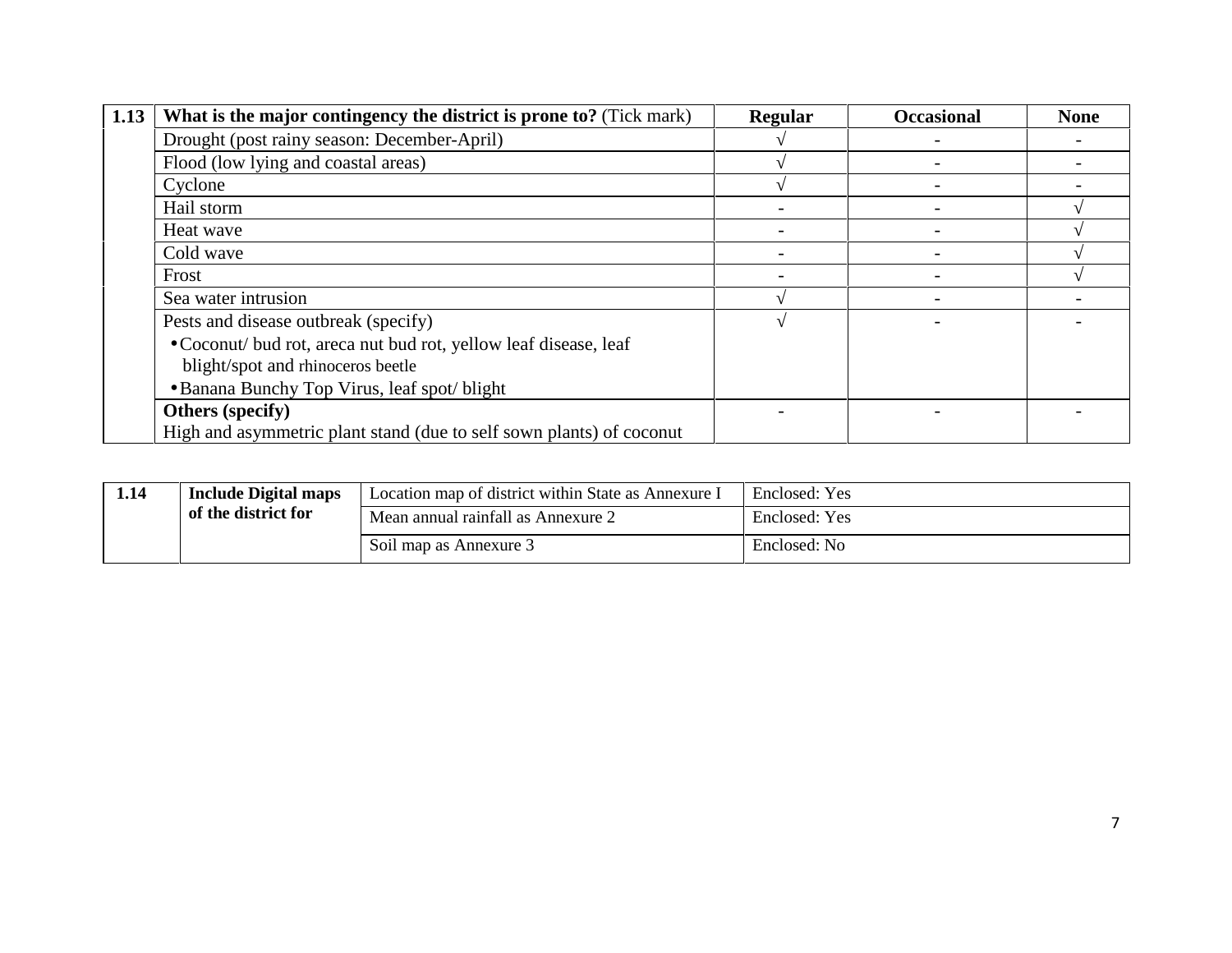## **Annexure I**

## **Location map of Nicobar district within Andaman & Nicobar Islands**

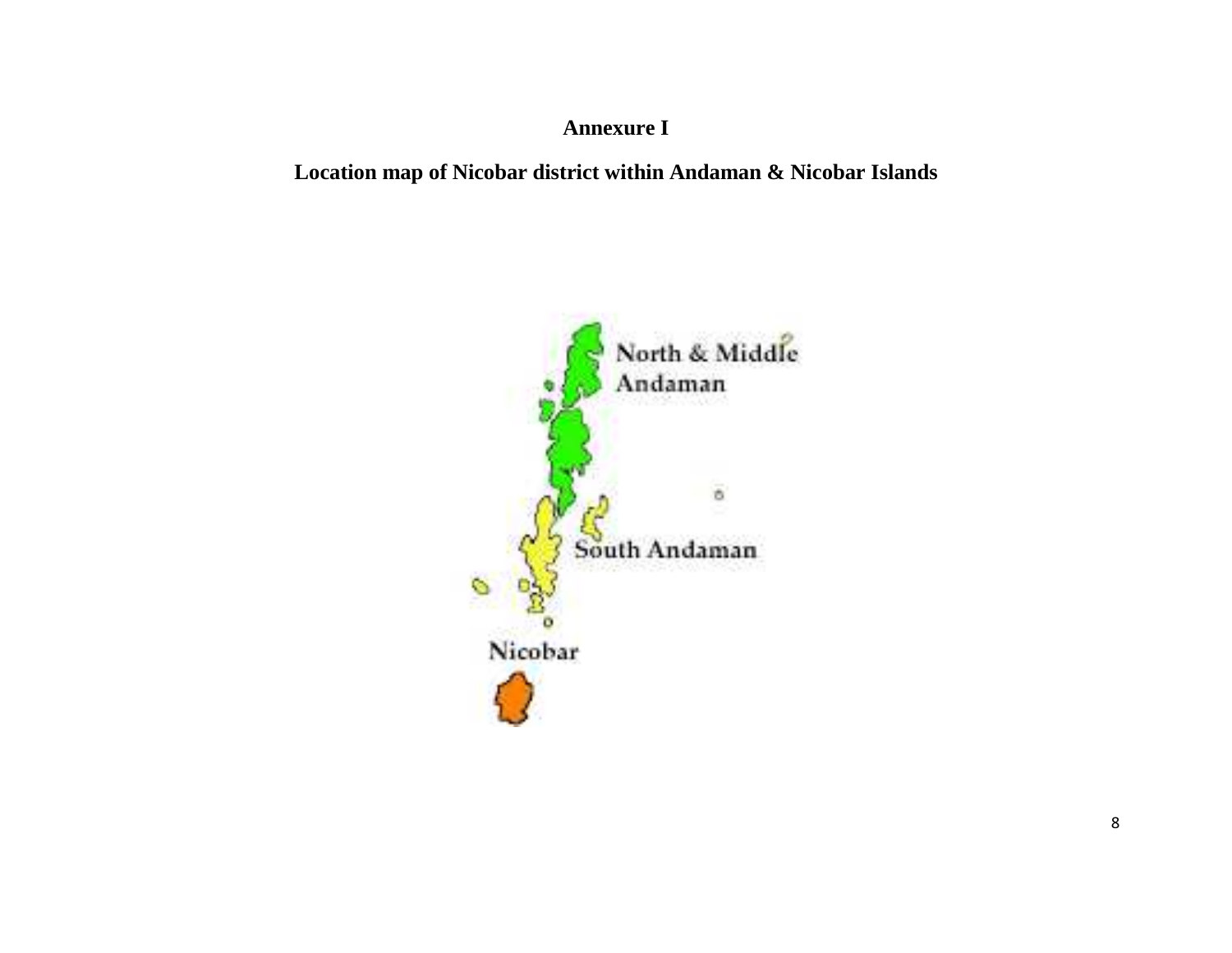### **Annexure II**



**Mean annual rainfall of Nicobar district within Andaman & Nicobar Islands**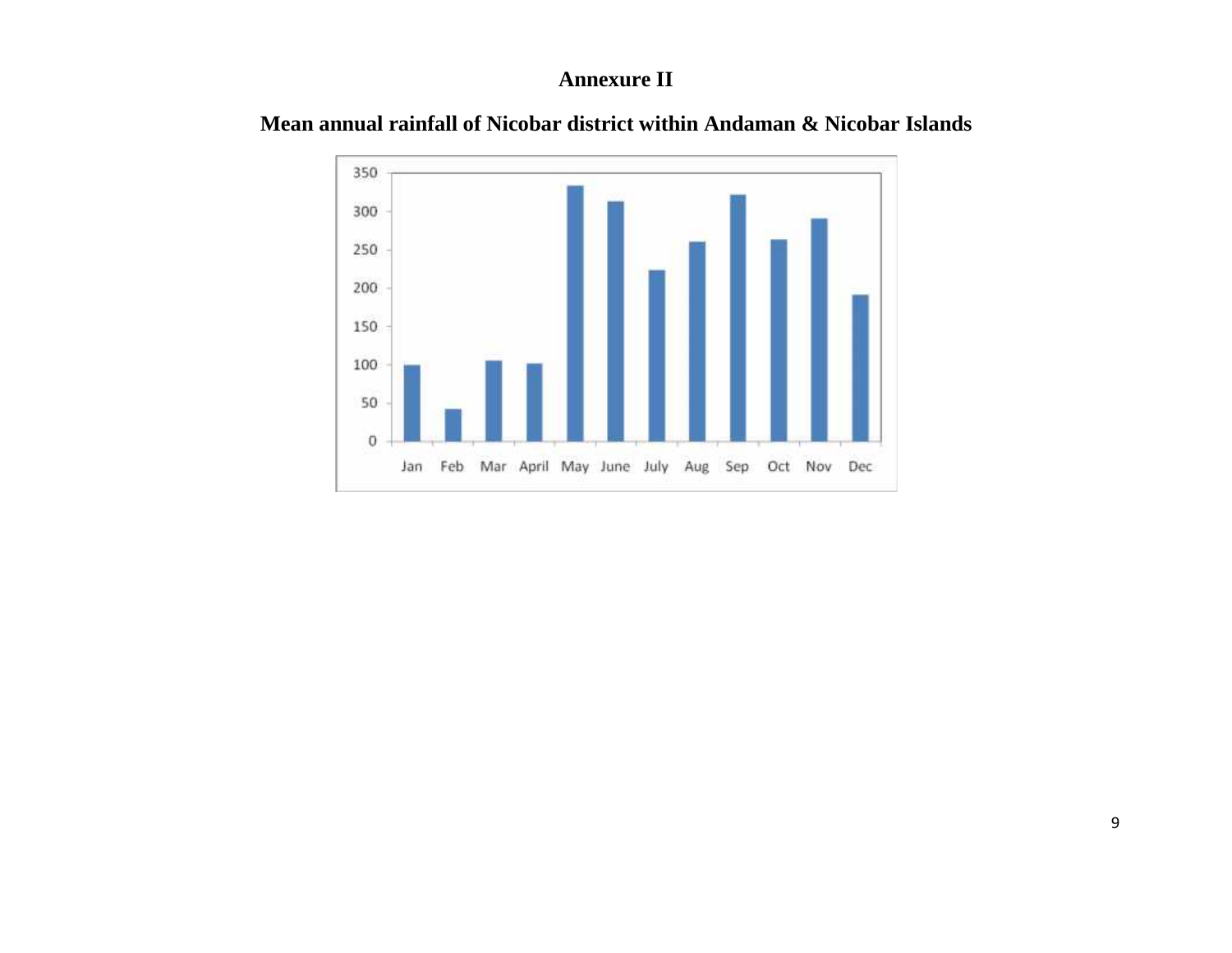#### **2.0 Strategies for weather related contingencies**

#### **2.1 Drought**

#### **2.1.1 Rainfed situation**

| <b>Condition</b>    |                      |                                      |                           | <b>Suggested Contingency measures</b> |                   |
|---------------------|----------------------|--------------------------------------|---------------------------|---------------------------------------|-------------------|
| <b>Early season</b> | <b>Major Farming</b> | <b>Normal Crop / Cropping</b>        | Change in crop / cropping | <b>Agronomic</b>                      | <b>Remarks</b> on |
| drought             | situation            | system                               | system including variety  | measures <sup>d</sup>                 | Implementation    |
| (delayed onset)     |                      |                                      |                           |                                       |                   |
|                     | Sandy soils          | <b>Coconut based</b>                 | No Change                 | Development of lined                  | Funding from      |
| Delay by 2          |                      | cropping system-                     |                           | water tanks for water                 | <b>RKVY</b> to    |
| weeks (Specify      |                      | $Co\text{count} + \text{root crops}$ |                           | harvesting.                           | augment           |
| $month)*$           |                      | (tapioca, sweet potato)              |                           | Drip irrigation                       | irrigation        |
|                     |                      | $Co\text{count} + Pepper,$           |                           | Organic manure                        | facilities by     |
| <b>(REFER TO</b>    |                      | Coconut + Banana / +                 |                           | application,                          | constructing rain |
| <b>THE MATRIX</b>   |                      | papaya / pineapple                   |                           | Mulching the soil                     | water harvesting  |
| <b>TABLE</b> )      |                      | Areca nut based                      |                           | with dried leaves                     | structures and    |
|                     |                      | cropping system-                     |                           |                                       | ring wells.       |
|                     |                      | Areca nut as major crop              |                           |                                       | Spices board,     |
|                     |                      | Areca $nut + root$                   |                           |                                       | NHM, HVADA,       |
|                     |                      | (tapioca, sweet potato)              |                           |                                       | Schemes under     |
|                     |                      | Areca nut + Pepper,                  |                           |                                       | ATMA can be       |
|                     |                      | Areca nut + Banana $/ +$             |                           |                                       | used for organic  |
|                     |                      | papaya / pineapple                   |                           |                                       | manures and       |
|                     |                      |                                      |                           |                                       | mulching          |
| <b>Condition</b>    |                      |                                      |                           | <b>Suggested Contingency measures</b> |                   |
| <b>Early season</b> | <b>Major Farming</b> | <b>Normal Crop/cropping</b>          | Change in crop/cropping   | <b>Agronomic</b>                      | <b>Remarks</b> on |
| drought             | situation            | system                               | system                    | measures                              | Implementation    |
| (delayed onset)     |                      |                                      |                           |                                       |                   |
| Delay by 4          |                      |                                      | Not Applicable            |                                       |                   |
| weeks               |                      |                                      |                           |                                       |                   |
| Delay by 6          |                      |                                      |                           |                                       |                   |
| weeks               |                      |                                      |                           |                                       |                   |
|                     |                      |                                      |                           |                                       |                   |
| Delay by 8          |                      |                                      |                           |                                       |                   |
| weeks               |                      |                                      |                           |                                       |                   |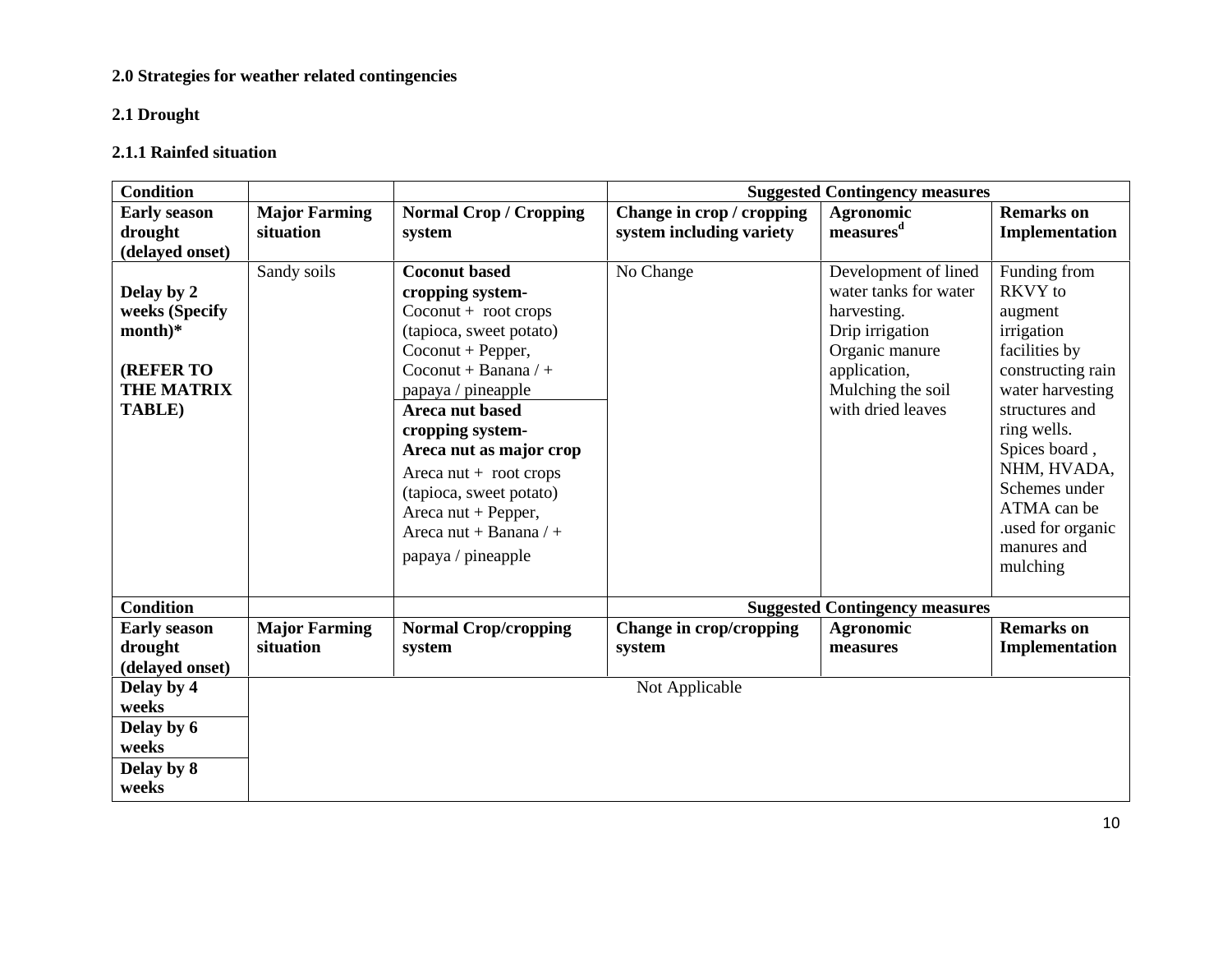| <b>Condition</b>                                                                                                   |                                                                  |                                                                | <b>Suggested Contingency measures</b>                   |                                     |
|--------------------------------------------------------------------------------------------------------------------|------------------------------------------------------------------|----------------------------------------------------------------|---------------------------------------------------------|-------------------------------------|
| Early season<br>drought (Normal<br>onset)                                                                          | <b>Major Farming</b><br>situation                                | <b>Normal Crop/cropping</b><br>Crop management<br>system       | Soil nutrient &<br>moisture<br>conservation<br>measures | <b>Remarks</b> on<br>Implementation |
| <b>Normal onset</b><br>followed by 15-<br>20 days dry spell<br>after sowing<br>leading to poor<br>germination/crop | 1) Farming<br>situation:<br>scarce rainfall<br>shallow red soils | Cropping system 1:<br>Cropping system 2:<br>Cropping system 3: |                                                         |                                     |
| stand etc.                                                                                                         | 2) Farming<br>situation:                                         | Cropping system 1:<br>Cropping system 2:                       |                                                         |                                     |

| <b>Condition</b>                                                                                       |                                      |                                          |                 | <b>Suggested Contingency measures</b>                   |                                     |
|--------------------------------------------------------------------------------------------------------|--------------------------------------|------------------------------------------|-----------------|---------------------------------------------------------|-------------------------------------|
| Mid season<br>drought (long<br>dry spell,<br>consecutive 2<br>weeks rainless<br>$(>2.5$ mm)<br>period) | <b>Major Farming</b><br>situation    | <b>Normal Crop/cropping</b><br>system    | Crop management | Soil nutrient &<br>moisture<br>conservation<br>measures | <b>Remarks</b> on<br>Implementation |
| At vegetative                                                                                          | $1)$ Farming<br>situation:           | Cropping system 1:<br>Cropping system 2: |                 |                                                         |                                     |
| stage                                                                                                  | scarce rainfall<br>shallow red soils | Cropping system 3:                       |                 |                                                         |                                     |
|                                                                                                        | 2) Farming<br>situation:             | Cropping system 1:                       |                 |                                                         |                                     |
|                                                                                                        |                                      | Cropping system 2:                       |                 |                                                         |                                     |

| $\sim$<br>`onditioi |  | measures<br>Dontingency |
|---------------------|--|-------------------------|
|                     |  |                         |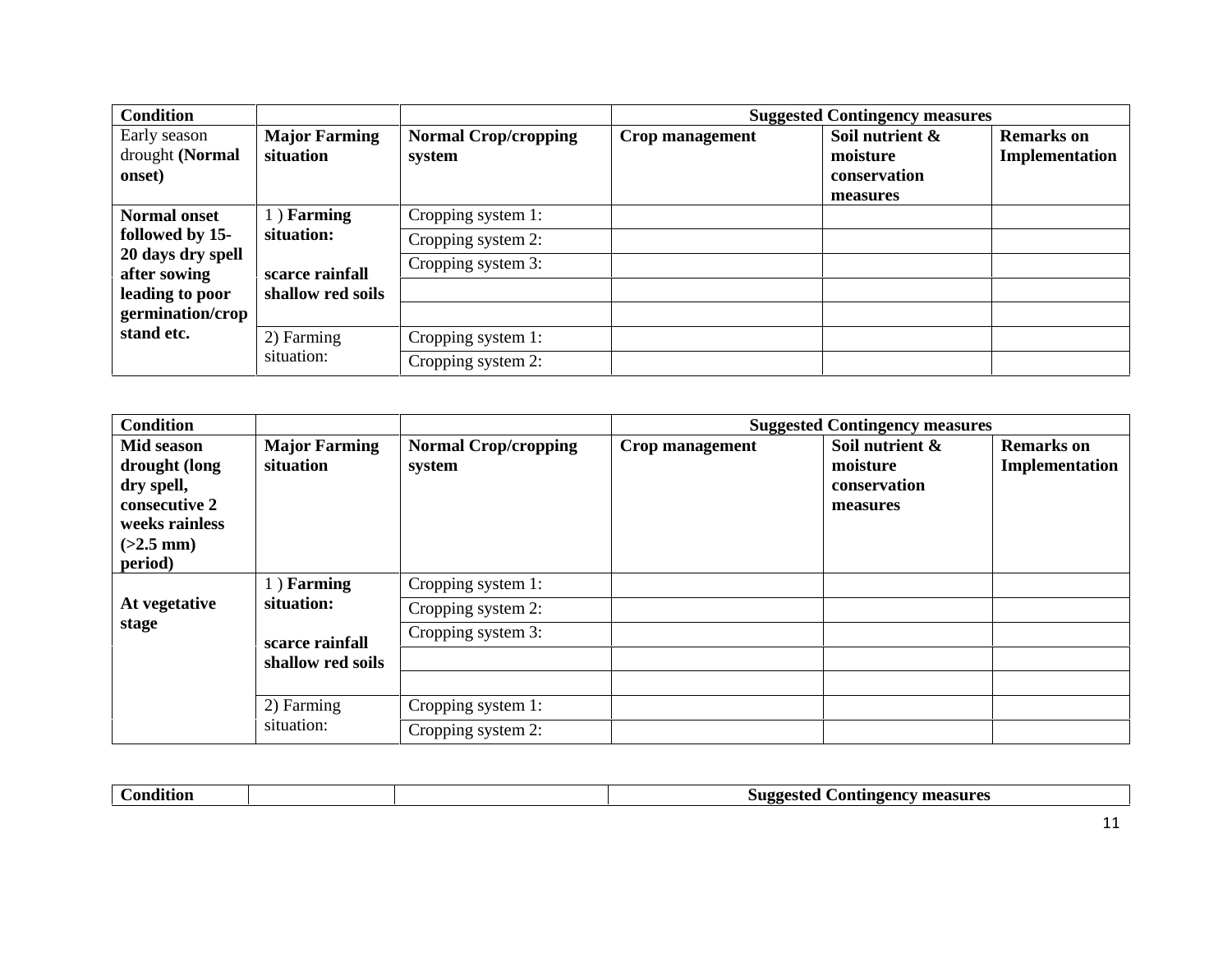| Mid season<br>drought (long<br>dry spell) | <b>Major Farming</b><br>situation | <b>Normal Crop/cropping</b><br>system | Crop management | Soil nutrient &<br>moisture<br>conservation<br>measures | <b>Remarks</b> on<br>Implementation |
|-------------------------------------------|-----------------------------------|---------------------------------------|-----------------|---------------------------------------------------------|-------------------------------------|
|                                           |                                   | As above                              |                 |                                                         |                                     |
| At flowering/<br>fruiting stage           |                                   |                                       |                 |                                                         |                                     |

#### **2.1.2 Drought - Irrigated situation**

| <b>Condition</b>  |                      |                             |                         | <b>Suggested Contingency measures</b> |                   |
|-------------------|----------------------|-----------------------------|-------------------------|---------------------------------------|-------------------|
|                   | <b>Major Farming</b> | <b>Normal Crop/cropping</b> | Change in crop/cropping | Agronomic                             | <b>Remarks</b> on |
|                   | situation            | system                      | system                  | measures                              | Implementation    |
| Delayed release   |                      |                             | Not applicable          |                                       |                   |
| of water in       |                      |                             |                         |                                       |                   |
| canals due to low |                      |                             |                         |                                       |                   |
| rainfall          |                      |                             |                         |                                       |                   |
|                   |                      |                             |                         |                                       |                   |

| <b>Condition</b>  | <b>Suggested Contingency measures</b> |                             |                         |                  |                   |
|-------------------|---------------------------------------|-----------------------------|-------------------------|------------------|-------------------|
|                   | <b>Major Farming</b>                  | <b>Normal Crop/cropping</b> | Change in crop/cropping | <b>Agronomic</b> | <b>Remarks</b> on |
|                   | situation                             | system                      | system                  | measures         | Implementation    |
| Limited release   |                                       |                             | Not Applicable          |                  |                   |
| of water in       |                                       |                             |                         |                  |                   |
| canals due to low |                                       |                             |                         |                  |                   |
| rainfall          |                                       |                             |                         |                  |                   |

| <b>Condition</b> |                      |                             | Suggested Contingency measures |           |                   |  |
|------------------|----------------------|-----------------------------|--------------------------------|-----------|-------------------|--|
|                  | <b>Major Farming</b> | <b>Normal Crop/cropping</b> | Change in crop/cropping        | Agronomic | <b>Remarks</b> on |  |
|                  | situation            | svstem                      | system                         | measures  | Implementation    |  |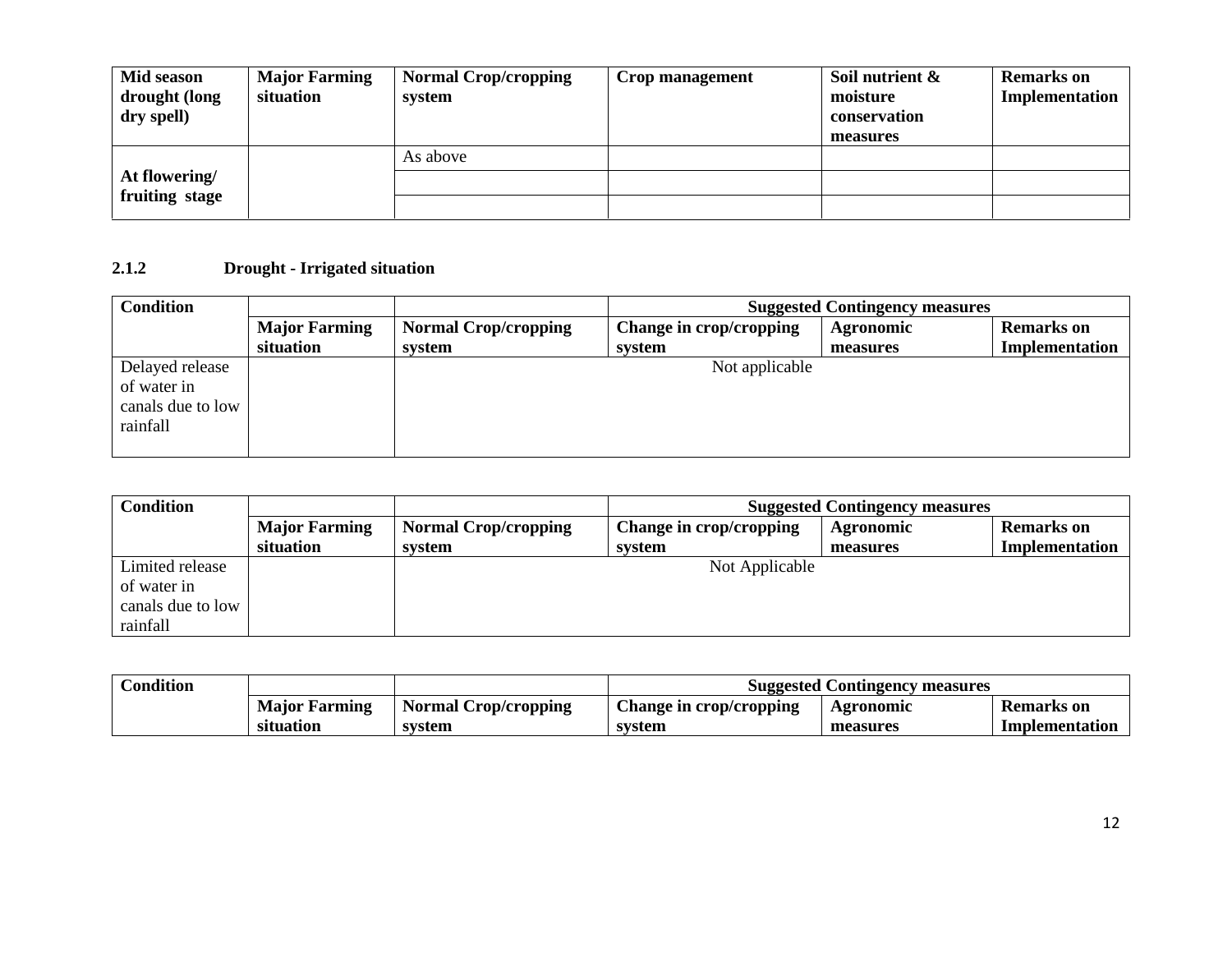| <b>Condition</b> |                      |                             | <b>Suggested Contingency measures</b> |           |                   |  |
|------------------|----------------------|-----------------------------|---------------------------------------|-----------|-------------------|--|
|                  | <b>Major Farming</b> | <b>Normal Crop/cropping</b> | Change in crop/cropping               | Agronomic | <b>Remarks</b> on |  |
|                  | situation            | system                      | system                                | measures  | Implementation    |  |
| Non release of   |                      |                             |                                       |           |                   |  |
| water in canals  |                      |                             |                                       |           |                   |  |
| under delayed    |                      |                             | Not Applicable                        |           |                   |  |
| onset of         |                      |                             |                                       |           |                   |  |
| monsoon in       |                      |                             |                                       |           |                   |  |
| catchment        |                      |                             |                                       |           |                   |  |
|                  |                      |                             |                                       |           |                   |  |

| <b>Condition</b>                             |                                                                                                                                                                                          |                                       | <b>Suggested Contingency measures</b> |                              |                                            |
|----------------------------------------------|------------------------------------------------------------------------------------------------------------------------------------------------------------------------------------------|---------------------------------------|---------------------------------------|------------------------------|--------------------------------------------|
|                                              | <b>Major Farming</b><br>situation                                                                                                                                                        | <b>Normal Crop/cropping</b><br>system | Change in crop/cropping<br>system     | <b>Agronomic</b><br>measures | <b>Remarks</b> on<br><b>Implementation</b> |
| Lack of inflows                              | 1) Farming                                                                                                                                                                               | Cropping system 1:                    |                                       |                              |                                            |
| into tanks due to                            | situation:                                                                                                                                                                               | Cropping system 2:                    |                                       |                              |                                            |
| insufficient<br>/delayed onset of<br>monsoon | Mention source of<br>irrigation,<br>topography<br>(upland/lowland)<br>and soil colour &<br>depth Eg; canal<br>irrigated shallow<br>red soils; Tube<br>well irrigated<br>medium red soils | Cropping system 3:                    |                                       |                              |                                            |
|                                              | 2) Farming                                                                                                                                                                               | Cropping system 1:                    |                                       |                              |                                            |
|                                              | situation:                                                                                                                                                                               | Cropping system 2:                    |                                       |                              |                                            |
|                                              |                                                                                                                                                                                          | Cropping system 3:                    |                                       |                              |                                            |
|                                              |                                                                                                                                                                                          |                                       |                                       |                              |                                            |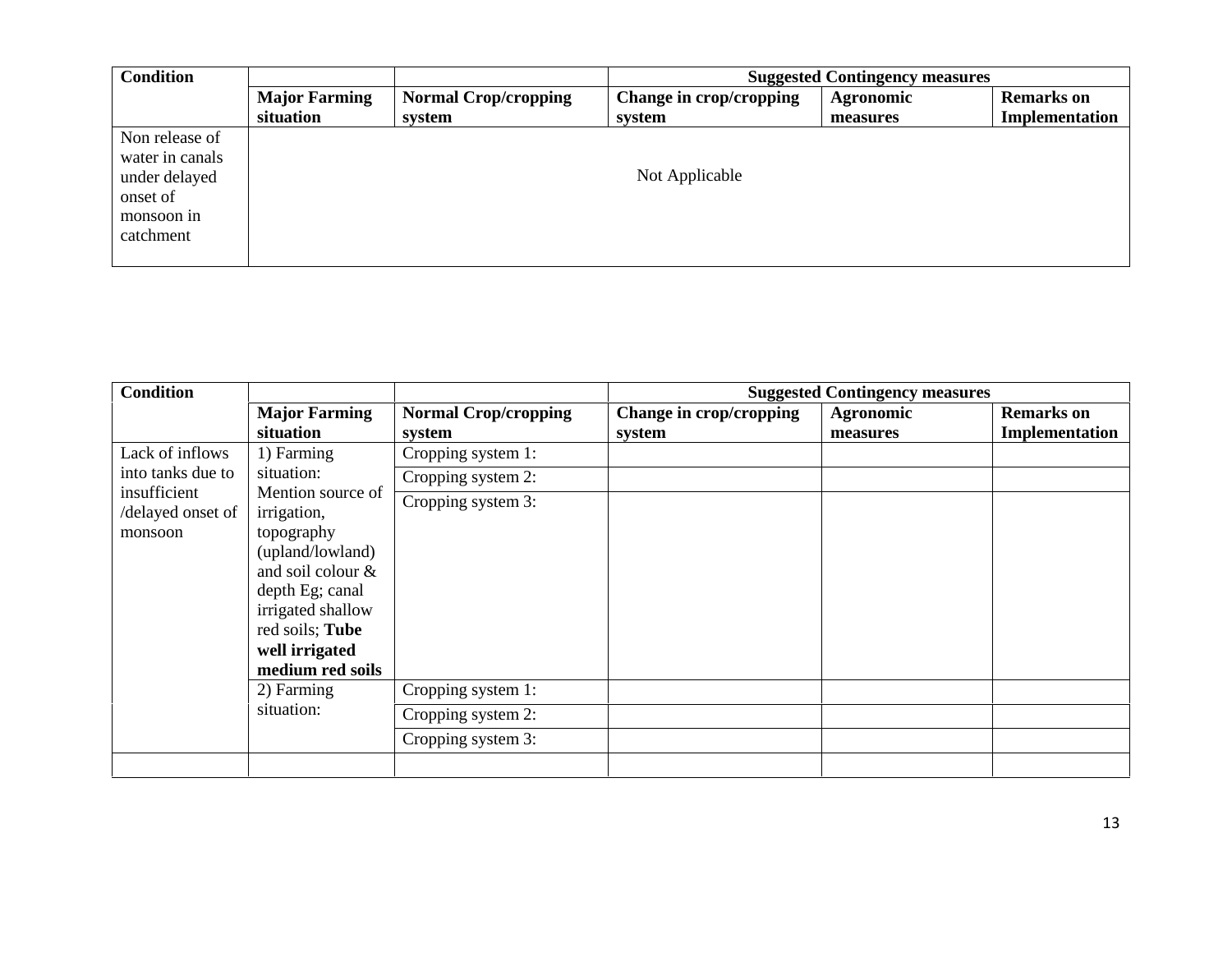| <b>Condition</b>                    |                                                                                                                                                                                     |                                       | <b>Suggested Contingency measures</b> |                              |                                     |
|-------------------------------------|-------------------------------------------------------------------------------------------------------------------------------------------------------------------------------------|---------------------------------------|---------------------------------------|------------------------------|-------------------------------------|
|                                     | <b>Major Farming</b><br>situation                                                                                                                                                   | <b>Normal Crop/cropping</b><br>system | Change in crop/cropping<br>system     | <b>Agronomic</b><br>measures | <b>Remarks</b> on<br>Implementation |
| Insufficient                        | 1) Farming                                                                                                                                                                          | Cropping system 1:                    |                                       |                              |                                     |
| groundwater                         | situation:                                                                                                                                                                          | Cropping system 2:                    |                                       |                              |                                     |
| recharge due to<br>low rainfall     | Mention source of<br>irrigation,<br>topography<br>(upland/lowland)<br>and soil colour &<br>depth Eg; canal<br>irrigated shallow<br>red soils; tankfed<br>medium deep<br>black soils | Cropping system 3:                    |                                       |                              |                                     |
|                                     | 2) Farming                                                                                                                                                                          | Cropping system 1:                    |                                       |                              |                                     |
|                                     | situation:                                                                                                                                                                          | Cropping system 2:                    |                                       |                              |                                     |
|                                     |                                                                                                                                                                                     | Cropping system 3:                    |                                       |                              |                                     |
| Any other<br>condition<br>(specify) |                                                                                                                                                                                     |                                       |                                       |                              |                                     |

#### **2.3 Floods**

| <b>Condition</b>                                            | Suggested contingency measure <sup>o</sup> |                  |                           |            |  |  |
|-------------------------------------------------------------|--------------------------------------------|------------------|---------------------------|------------|--|--|
|                                                             | Seedling / nursery stage                   | Vegetative stage | <b>Reproductive stage</b> | At harvest |  |  |
| Transient water logging/<br>partial inundation <sup>1</sup> | Not a problem due to sandy soils           |                  |                           |            |  |  |
| <b>Continuous submergence</b>                               |                                            |                  |                           |            |  |  |
| for more than $2 \text{ days}^2$                            |                                            |                  |                           |            |  |  |
| Sea water intrusion <sup>3</sup>                            |                                            |                  |                           |            |  |  |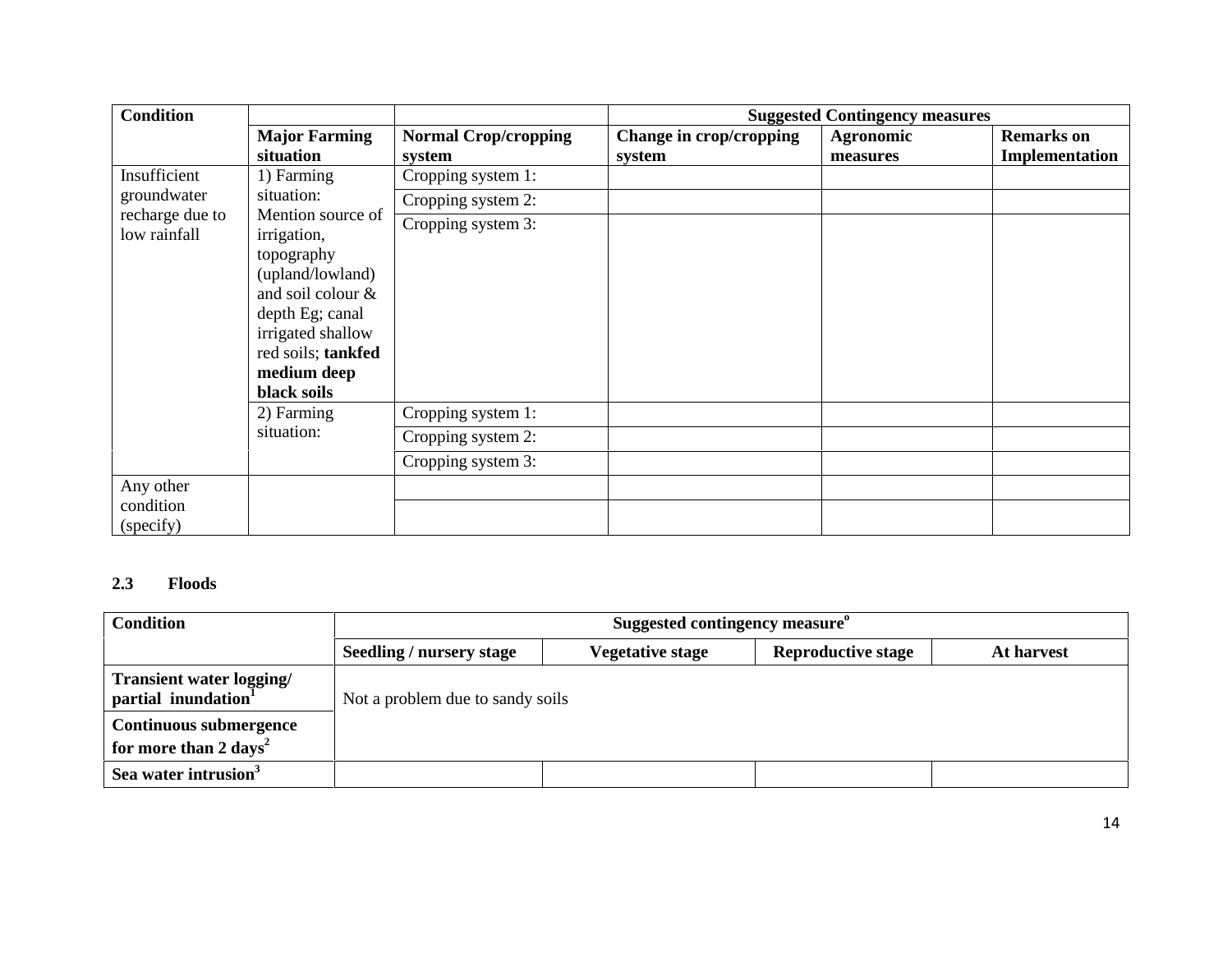| Coconut, areca nut, pine apple | Cultivation on mounds for providing way for leaching of salts |
|--------------------------------|---------------------------------------------------------------|
| Tuber crops                    | Broad bed and furrow system of cultivation                    |
|                                | Sea wall protection establishment                             |
|                                | Mangrove forest protection and establishment                  |
|                                | Establishment of bioshield along the coast                    |
|                                | Use salt tolerant varieties of root and tuber crops           |

### **2.4 Extreme events: Heat wave / Cold wave/Frost/ Hailstorm /Cyclone**

| <b>Extreme event type</b> | Suggested contingency measure <sup>r</sup> |                         |                           |            |  |  |
|---------------------------|--------------------------------------------|-------------------------|---------------------------|------------|--|--|
|                           | <b>Seedling / nursery stage</b>            | <b>Vegetative stage</b> | <b>Reproductive stage</b> | At harvest |  |  |
| <b>Heat Wave</b>          | Not applicable                             |                         |                           |            |  |  |
| <b>Cold wave</b>          |                                            |                         |                           |            |  |  |
| Frost                     |                                            |                         |                           |            |  |  |
| <b>Hailstorm</b>          |                                            |                         |                           |            |  |  |
| Crop1                     | Not applicable                             |                         |                           |            |  |  |
| <b>Cyclone</b>            |                                            |                         |                           |            |  |  |
| Coconut                   |                                            |                         |                           |            |  |  |
| Areca nut                 |                                            |                         |                           |            |  |  |
| Cashew nut                |                                            |                         |                           |            |  |  |
| Crop4:                    |                                            |                         |                           |            |  |  |
| Crop 5                    |                                            |                         |                           |            |  |  |
| Horticulture              |                                            |                         |                           |            |  |  |
| Banana                    |                                            |                         |                           |            |  |  |
| Papaya                    |                                            |                         |                           |            |  |  |
| Pine apple                |                                            |                         |                           |            |  |  |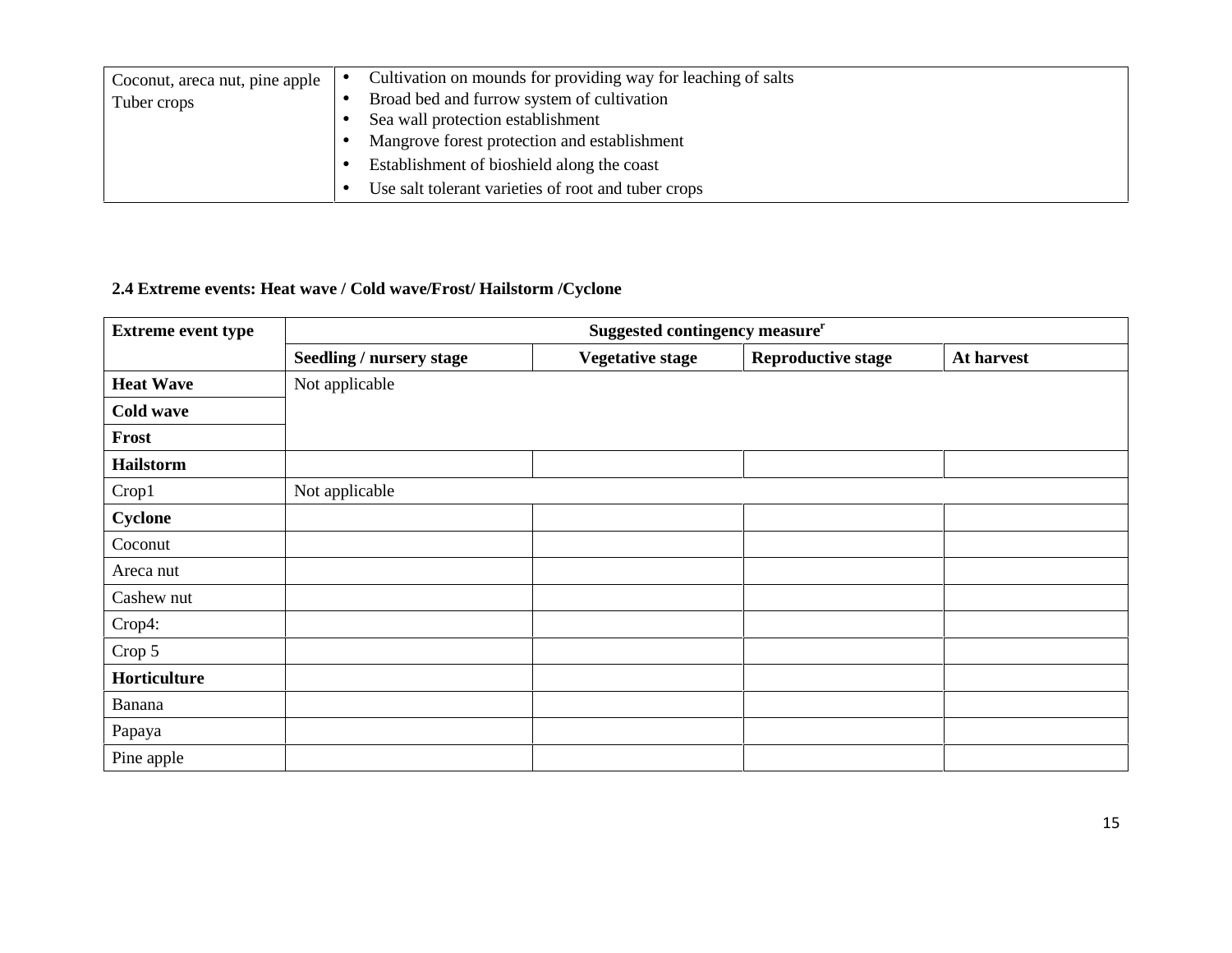#### **2.5 Contingent strategies for Livestock, Poultry & Fisheries**

### **2.5.1 Livestock**

|                                 | <b>Suggested contingency measures</b>                                                                                                                                                                                                                                                                                  |                                                                                                                                                                                                                                              |                                                                                                                                                |  |
|---------------------------------|------------------------------------------------------------------------------------------------------------------------------------------------------------------------------------------------------------------------------------------------------------------------------------------------------------------------|----------------------------------------------------------------------------------------------------------------------------------------------------------------------------------------------------------------------------------------------|------------------------------------------------------------------------------------------------------------------------------------------------|--|
|                                 | Before the event <sup>s</sup>                                                                                                                                                                                                                                                                                          | During the event                                                                                                                                                                                                                             | After the event                                                                                                                                |  |
| <b>Drought</b>                  | Storage of coconut and tuber crops for future use<br>at village level.<br>Encourage tribal's to plant and preserve tree<br>fodders                                                                                                                                                                                     | Efficient utilization of kitchen<br>waste, tree fodders.<br>Marine waste can be efficiently<br>utilized for pig feeding                                                                                                                      | Storage of coconut<br>and tuber crops for<br>future use at village<br>level.<br>Encourage tribal's<br>to plant and<br>preserve tree<br>fodders |  |
| Feed and fodder<br>availability | Cultivation of perennial fodders like Napier<br>Bajra Hybrid, guinea, gram<br>Para grass, perennial sorghum on paddy field<br>bunds, pond banks, plantation crops<br>Establishment of village level fodder banks<br>$\bullet$                                                                                          | Harvest and judiciously use root<br>crop residues as fodder.<br>Harvest all the top feeds available<br>(subabul, glyricidia, etc) from<br>nearby forests and farms<br>Establish fodder banks<br>Increase use of coconut copra as pig<br>feed | Encourage farmers<br>to grow fodder<br>crops<br>Establish feed and<br>fodder banks                                                             |  |
| Drinking water                  | Identification of shallow ground water resources<br>for extraction<br>Desilting of ponds<br>٠<br>Rain water harvesting and create water<br>bodies/watering points (when water is scarce use<br>only as drinking water for animals)<br>Construction of drinking water tanks in herding<br>٠<br>places/village junctions | Provide clean drinking water to<br>livestock and pigs                                                                                                                                                                                        | Watershed<br>management<br>practices shall be<br>promoted to<br>conserve the rain<br>water.<br>Provide clean<br>drinking water                 |  |
| Health and disease              | Procure and stock emergency medicines and<br>$\bullet$                                                                                                                                                                                                                                                                 | Carryout deworming to all animals                                                                                                                                                                                                            | Surveillance on<br>$\bullet$                                                                                                                   |  |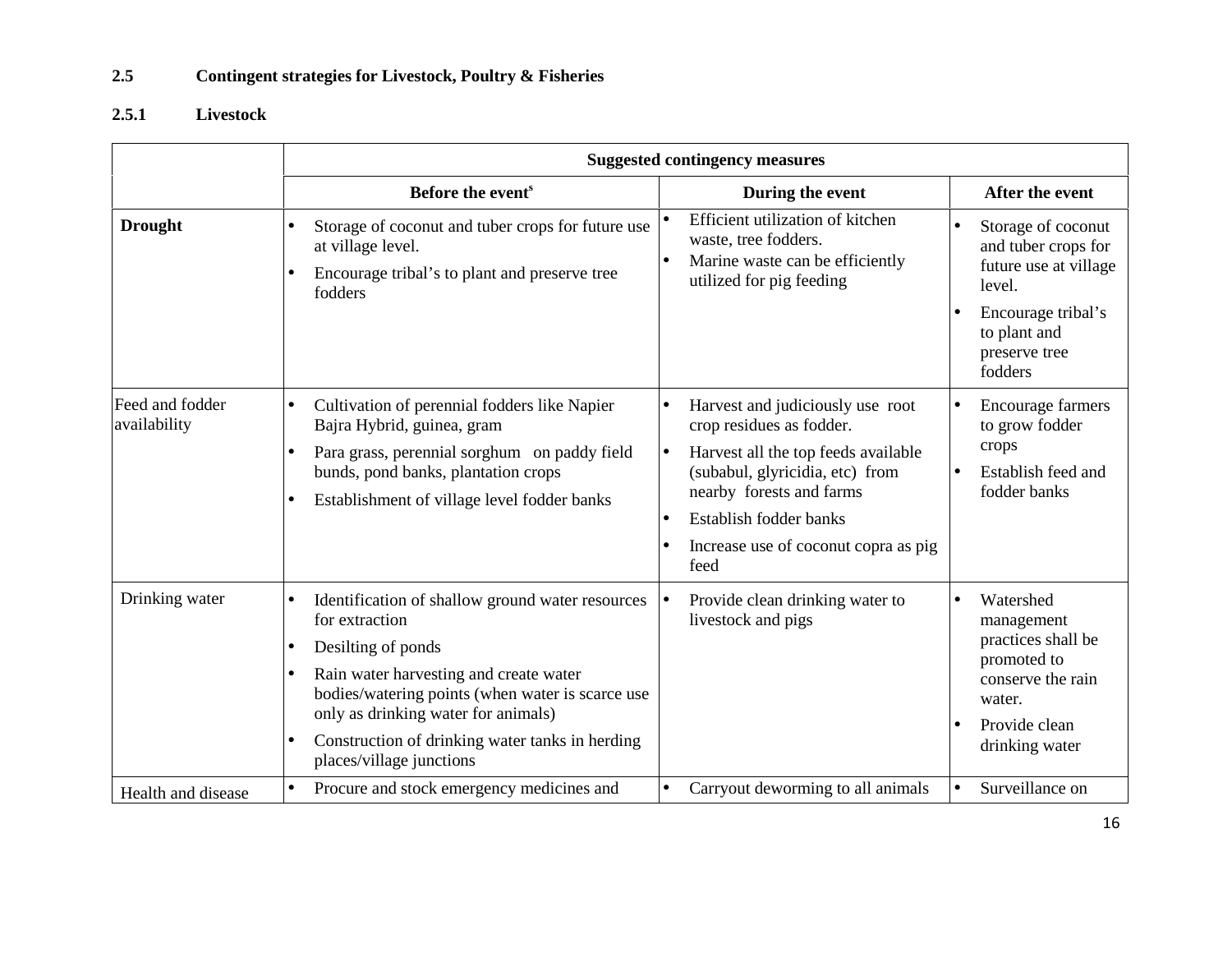| management                       | vaccines for major endemic diseases<br>All the stock must be immunized for endemic<br>$\bullet$<br>diseases of the area<br>Surveillance and disease monitoring network to<br>be established at the district level<br>Deworming and deticking measures should be<br>carried out.<br>Sufficient stock of disinfectants like potassium<br>permanganate, lime, bleaching powder, savlon,<br>dettol should be stocked. | disease outbreak.<br>Identification and quarantine of sick<br>Undertake need<br>animals<br>$\bullet$<br>based vaccination<br><b>Constitution of Rapid Action</b><br>Veterinary Force<br>Keep the animal<br>houses and milking<br>Performing ring vaccination in<br>sheds clean and<br>case of any outbreak<br>spray disinfectants                            |
|----------------------------------|-------------------------------------------------------------------------------------------------------------------------------------------------------------------------------------------------------------------------------------------------------------------------------------------------------------------------------------------------------------------------------------------------------------------|--------------------------------------------------------------------------------------------------------------------------------------------------------------------------------------------------------------------------------------------------------------------------------------------------------------------------------------------------------------|
| Floods (rare)                    |                                                                                                                                                                                                                                                                                                                                                                                                                   |                                                                                                                                                                                                                                                                                                                                                              |
| Feed and fodder<br>availability  |                                                                                                                                                                                                                                                                                                                                                                                                                   | Use of unconventional and locally<br>available cheap feed ingredients for<br>feeding of livestock and pig.                                                                                                                                                                                                                                                   |
| Drinking water                   |                                                                                                                                                                                                                                                                                                                                                                                                                   | <b>Disinfectants</b><br>Provide clean drinking water<br>should be used in<br>water bodies where<br>animals<br>are<br>drinking.                                                                                                                                                                                                                               |
| Health and disease<br>management | Keep stock of bleaching powder and lime<br>$\bullet$<br>Treatment of animals for both external and<br>internal parasites.<br>Keep stock of sufficient medicines like<br>$\bullet$<br>anthelmentics, anticoccidials and antimicrobials.<br>Vaccination can be done if required<br>$\bullet$                                                                                                                        | Spraying of fly repellents in animal<br>Deworming with<br>broad spectrum<br>sheds<br>dewormers                                                                                                                                                                                                                                                               |
| Cyclone                          | Store sufficient tree fodder, tuber crops and<br>$\bullet$<br>coconut, pandanus, Atrocarpus (zack fruit)<br>Keep stock of bleaching powder and lime<br>Treatment of animals for both external and<br>internal parasites.<br>Keep stock of sufficient medicines like                                                                                                                                               | Proper hygiene and sanitation of the<br>Bring back the<br>animal shed<br>animals to the shed<br>Cleaning and<br>In severe storms, un-tether or let<br>disinfection<br>loose the animals<br>Use of unconventional and locally<br>of the shed<br>available cheap feed ingredients like<br>Bleach $(0.1\%)$<br>marine waste, tree fodders for<br>drinking water |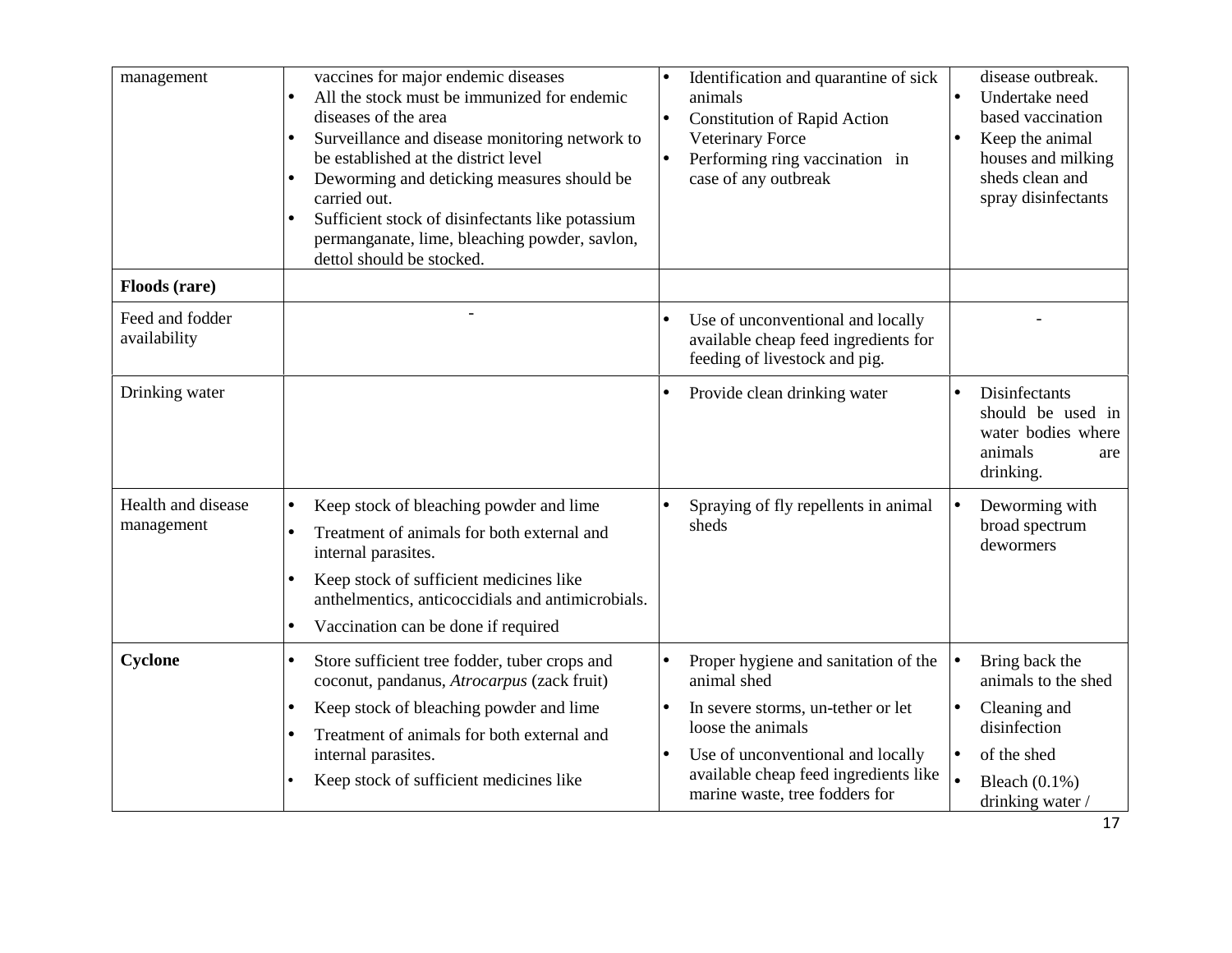|                    | anthelmentics, anticoccidials and antimicrobials. | feeding of livestock.                                          | water sources |
|--------------------|---------------------------------------------------|----------------------------------------------------------------|---------------|
|                    |                                                   | Avoid soaked and mould infected<br>feeds /fodders to livestock |               |
|                    |                                                   | Provide clean drinking water                                   |               |
|                    |                                                   | Spraying of fly repellents in animal sheds                     |               |
|                    |                                                   |                                                                |               |
| Heat wave and cold |                                                   | Not applicable                                                 |               |
| wave               |                                                   |                                                                |               |
|                    |                                                   |                                                                |               |

# **2.5.2 Poultry**

| <b>Condition</b>                 | <b>Suggested contingency measures</b>                                                                                                                            |                                                                                                                                                              |                                                   | <b>Convergence/linkages</b>      |
|----------------------------------|------------------------------------------------------------------------------------------------------------------------------------------------------------------|--------------------------------------------------------------------------------------------------------------------------------------------------------------|---------------------------------------------------|----------------------------------|
|                                  | <b>Before the event</b>                                                                                                                                          | During the event                                                                                                                                             | After the event                                   | with ongoing<br>programs, if any |
| <b>Drought</b>                   |                                                                                                                                                                  |                                                                                                                                                              |                                                   |                                  |
| Shortage of feed<br>ingredients  | Storing of house hold grain $\bullet$<br>like maize, broken rice etc, to<br>use as feed in case of severe<br>drought                                             | Supplementation only $\vert_{\bullet}$<br>for productive birds<br>with house hold grain<br>Supplementation<br>of<br>shell grit (calcium) for<br>laying birds | Supplementation to<br>all survived birds          |                                  |
|                                  |                                                                                                                                                                  | Culling of weak birds                                                                                                                                        |                                                   |                                  |
| Drinking water                   | various<br>Adopt<br>water<br> ●<br>conservation<br>methods<br>at<br>village level to improve<br>the<br>for<br>ground<br>level<br>water<br>adequate water supply. | Use water sanitizers or<br>offer cool hygienic<br>drinking water                                                                                             | Sanitation of drinking<br>water                   |                                  |
| Health and disease<br>management | Culling of sick birds.<br>$\bullet$<br>Deworming and vaccination<br>against RD and IBD                                                                           | Mixing of Vit. A, D, E, $\bullet$<br>B-complex<br>K<br>and<br>vit C<br>including<br>in                                                                       | Hygienic<br>and<br>sanitation of poultry<br>house |                                  |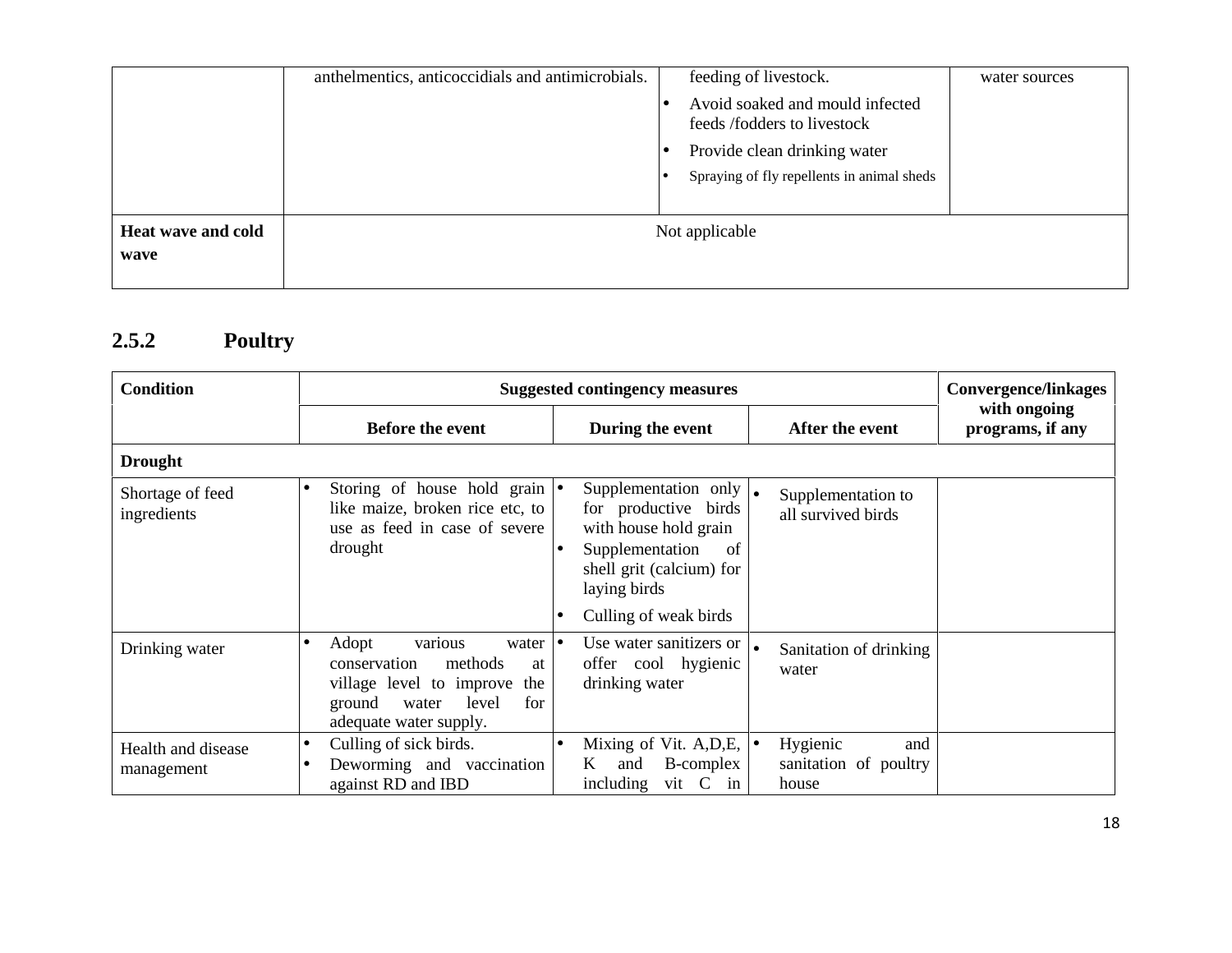| <b>Floods</b><br>Shortage of feed<br>ingredients | drinking water (5ml in $\bullet$<br>Disposal<br>of<br>dead<br>one litre water)<br>birds by<br>burning<br>/burying with lime<br>powder in pit<br>In case of early forewarning of $  \bullet  $<br>Use stored feed as $\bullet$<br>Routine practices are<br>$\bullet$<br>floods, shift the birds to safer<br>supplement<br>followed Deworming<br>vaccination<br>place<br>Don't<br>and<br>allow<br>for                                                                                                                                                                                                                                                                                                                                                                                      |
|--------------------------------------------------|------------------------------------------------------------------------------------------------------------------------------------------------------------------------------------------------------------------------------------------------------------------------------------------------------------------------------------------------------------------------------------------------------------------------------------------------------------------------------------------------------------------------------------------------------------------------------------------------------------------------------------------------------------------------------------------------------------------------------------------------------------------------------------------|
|                                                  | against RD<br>Storing of house hold feeds<br>scavenging<br>$\bullet$<br>like broken rice, pulse etc.<br>Culling of weak birds                                                                                                                                                                                                                                                                                                                                                                                                                                                                                                                                                                                                                                                            |
| Drinking water                                   | various<br>Use water sanitizers or $\vert_{\bullet}$<br>Adopt<br>water $\bullet$<br>$\bullet$<br>Sanitation of drinking<br>methods<br>offer cool hygienic<br>conservation<br>$\operatorname{at}$<br>water<br>drinking water<br>village level to improve<br>the<br>ground<br>level<br>for<br>water<br>adequate water supply.                                                                                                                                                                                                                                                                                                                                                                                                                                                              |
| Health and disease<br>management                 | Add antibiotic powder<br>Sanitation of poultry<br>$\overline{\text{in}}$ $\bullet$<br>Prevent water logging $\bullet$<br>$\bullet$<br>drinking water to prevent any<br>surrounding the sheds<br>house<br>disease outbreak<br>through<br>proper $\bullet$<br>Treatment of affected<br>drainage facility<br>birds<br>Assure<br>of $\bullet$<br>supply<br>Disposal of<br>electricity<br>$by \mid \bullet$<br>dead birds by burning<br>generator<br>solar<br><b>or</b><br>/ burying with lime<br>energy or biogas<br>powder in pit<br>Sprinkle lime powder $\cdot$<br>Disposal of poultry<br>to prevent ammonia<br>manure to prevent<br>accumulation due to<br>protozoal problem<br>dampness<br>Supplementation of<br>$\bullet$<br>coccidiostats in feed<br>Vaccination against<br><b>RD</b> |
| Cyclone                                          | Not Applicable                                                                                                                                                                                                                                                                                                                                                                                                                                                                                                                                                                                                                                                                                                                                                                           |
| <b>Heat wave and cold</b><br>wave                |                                                                                                                                                                                                                                                                                                                                                                                                                                                                                                                                                                                                                                                                                                                                                                                          |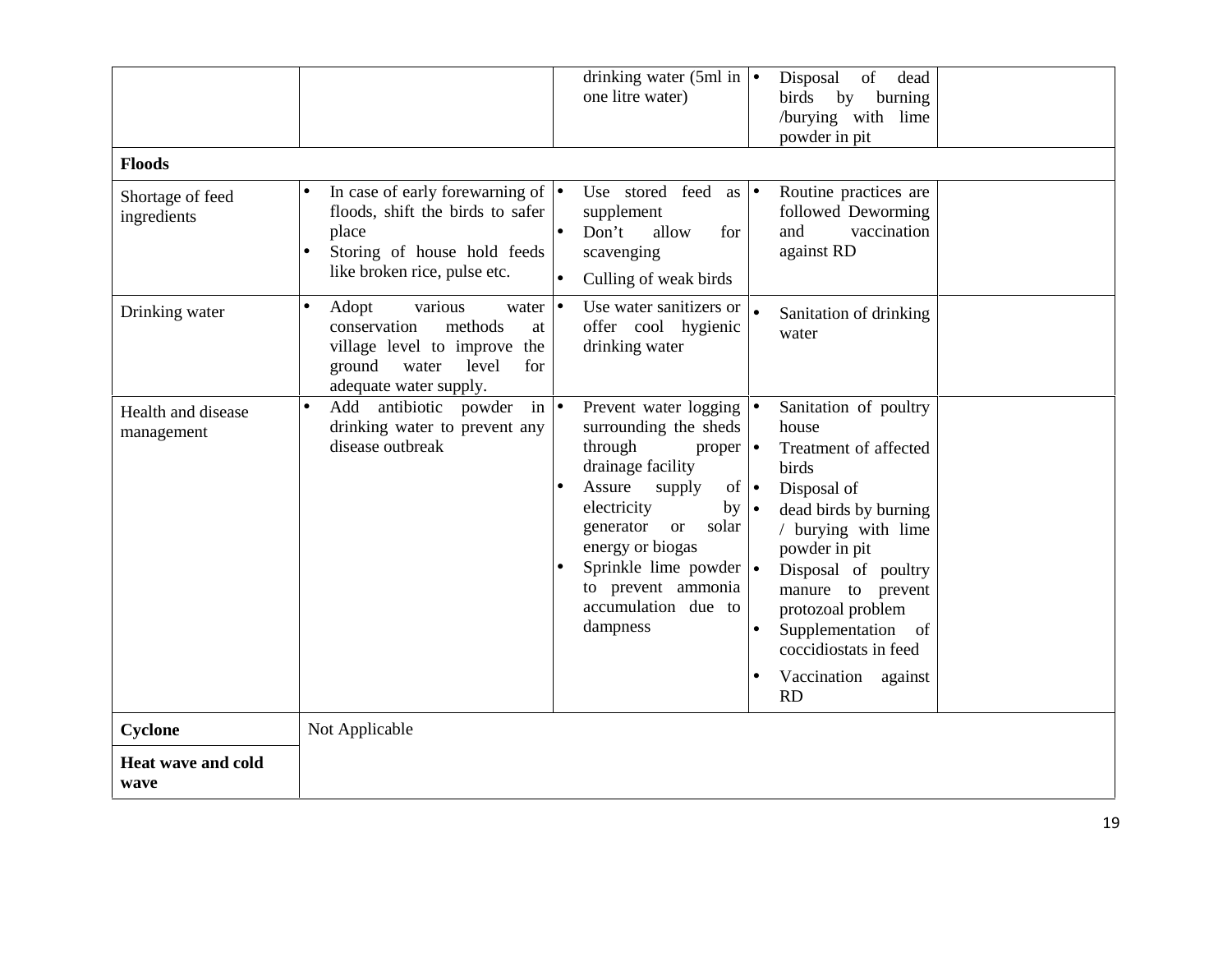#### **2.5.3 Fisheries/ Aquaculture**

|                                                                         | <b>Suggested contingency measures</b> |                  |                 |  |
|-------------------------------------------------------------------------|---------------------------------------|------------------|-----------------|--|
|                                                                         | <b>Before the event</b>               | During the event | After the event |  |
| 1) Drought                                                              |                                       |                  |                 |  |
| A. Capture                                                              |                                       |                  |                 |  |
| Marine                                                                  | Not applicable                        | Not applicable   | Not applicable  |  |
| Inland                                                                  | Not applicable                        | Not applicable   | Not applicable  |  |
| <b>B.</b> Aquaculture                                                   |                                       |                  |                 |  |
| (i) Shallow water in ponds due to<br>insufficient rains/inflow          | Not applicable                        | Not applicable   | Not applicable  |  |
| (ii) Impact of salt load build up in<br>ponds / change in water quality | Not applicable                        | Not applicable   | Not applicable  |  |
| (iii) Any other                                                         |                                       |                  |                 |  |
| 2) Floods                                                               |                                       |                  |                 |  |
| A. Capture                                                              |                                       |                  |                 |  |
| Marine                                                                  | Not applicable                        | Not applicable   | Not applicable  |  |
| Inland                                                                  | Not applicable                        | Not applicable   | Not applicable  |  |
| <b>B.</b> Aquaculture                                                   |                                       |                  |                 |  |
| (i) Inundation with flood water                                         |                                       |                  |                 |  |
|                                                                         |                                       |                  |                 |  |
| (ii) Water contamination and<br>changes in water quality                |                                       |                  |                 |  |
| (iii) Health and diseases                                               |                                       |                  |                 |  |
| (iv) Loss of stock and inputs (feed,                                    |                                       |                  |                 |  |